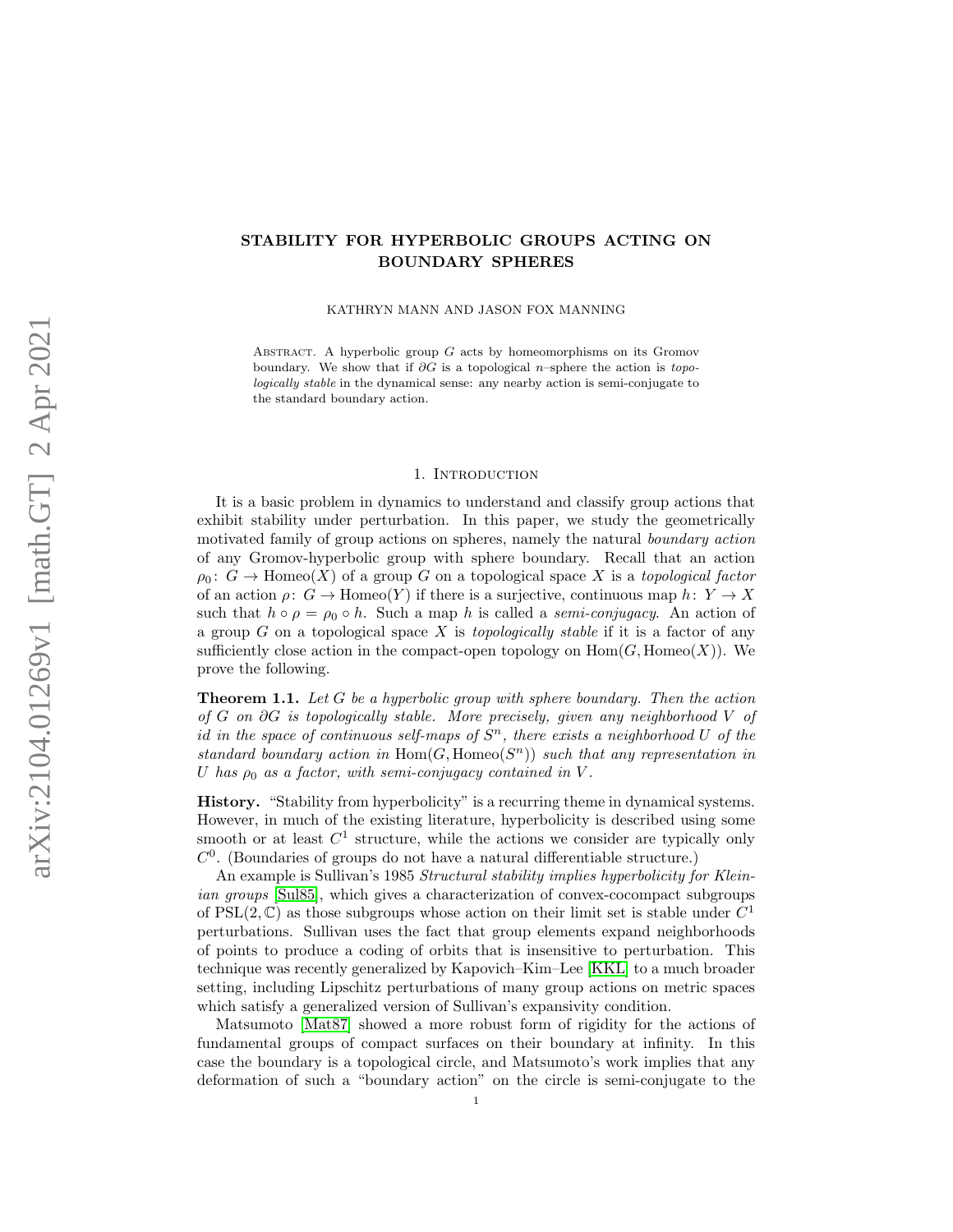original action. Motivated by this, Bowden and the first author studied the actions of the fundamental groups of compact Riemannian manifolds on their boundaries at infinity, showing these satisfy a form of local rigidity. Again hyperbolicity played a role, this time in the form of the Anosov property of geodesic flow on such negatively curved manifolds.

Theorem [1.1](#page-0-0) generalizes aspects of both Sullivan's and Matsumoto's program. While hyperbolic groups action on their boundaries are among the examples studied by Kapovich–Kim–Lee, their methods only apply to pertubations which continue to have Sullivan's expansivity, for instance Lipschitz-close actions. Out  $C^0$ perturbations need not be Lipschitz close, so Sullivan's coding no longer applies, necessitating an entirely new method of proof. Our strategy is more in the spirit of [\[BM19\]](#page-25-0), but uses large-scale geometry in place of the Riemannian manifold structure and Anosov geodesic flow. The special case  $\partial G = S^1$  already essentially follows from Matsumoto's work cited above, together with the fact that hyperbolic groups with  $\partial G = S^1$  are virtually Fuchsian, which is a well-known consequence of the Convergence Group Theorem [\[Gab92,](#page-25-1) [CJ94\]](#page-25-2), see Section [4.](#page-10-0) In fact, in the  $S^1$  setting, one has a stronger result that any action in the same connected component of  $Hom(G, Homeo(S^1))$  as the standard boundary action has it as a factor. Stability for groups with higher dimensional boundary is more challenging, as the cyclic order of points on  $S<sup>1</sup>$  introduces some rigidity that is absent in higher dimensions.

Scope. Bartels, Lück and Weinberger [\[BLW10,](#page-25-3) Ex.5.2] give, for all  $k \geq 2$ , examples of torsion-free hyperbolic groups G with  $\partial G = S^{4k-1}$  that are not the fundamental group of any smooth, closed, aspherical manifold (note that such an example with  $\partial G = S^2$  would give a counterexample to the Cannon Conjecture). These example show that, even in the torsion free case, Theorem [1.1](#page-0-0) is a strict generalization of the work of [\[BM19\]](#page-25-0) on Riemannian manifold fundamental groups. Of course, groups with torsion provide numerous other examples, and the tools introduced within the large scale geometric framework of the proof should be of independent interest.

Outline. The broad strategy of the proof is to translate the data of a G–action on  $S<sup>n</sup>$  into a G-action on a sphere bundle over a particular space quasi-isometric to  $G$ , then show that nearby actions can be related by a G-equivariant map between their respective bundles that is close to the identity on large compact sets. This lets us promote metrically stable notions in coarse negative curvature (such as the property of a subset being bounded Hausdorff distance from a geodesic) into stability for the group action.

In Section [2,](#page-2-0) we collect general results and preliminary lemmas on hyperbolic metric spaces. In Section [3](#page-8-0) we construct the bundles and equivariant map advertised above, in the broader context of (not necessarily hyperbolic) groups acting on manifolds, which is the natural setting for this technique.

To apply this technique to the proof of Theorem [1.1,](#page-0-0) we need to find a suitably nice space X with a proper, free, cocompact action of  $G$  by isometries. If  $G$  is torsion free, the space of distinct triples in  $\partial G$  is a natural choice, but if G has torsion the action of  $G$  on triples may not be free. We remedy this in sections  $4$ and [5,](#page-11-0) first reducing to the case where G acts faithfully on  $\partial G$ , and then showing that one may remove a small neighborhood of the space of fixed boundary triples without losing too much geometry, giving a suitable space to use in the rest of the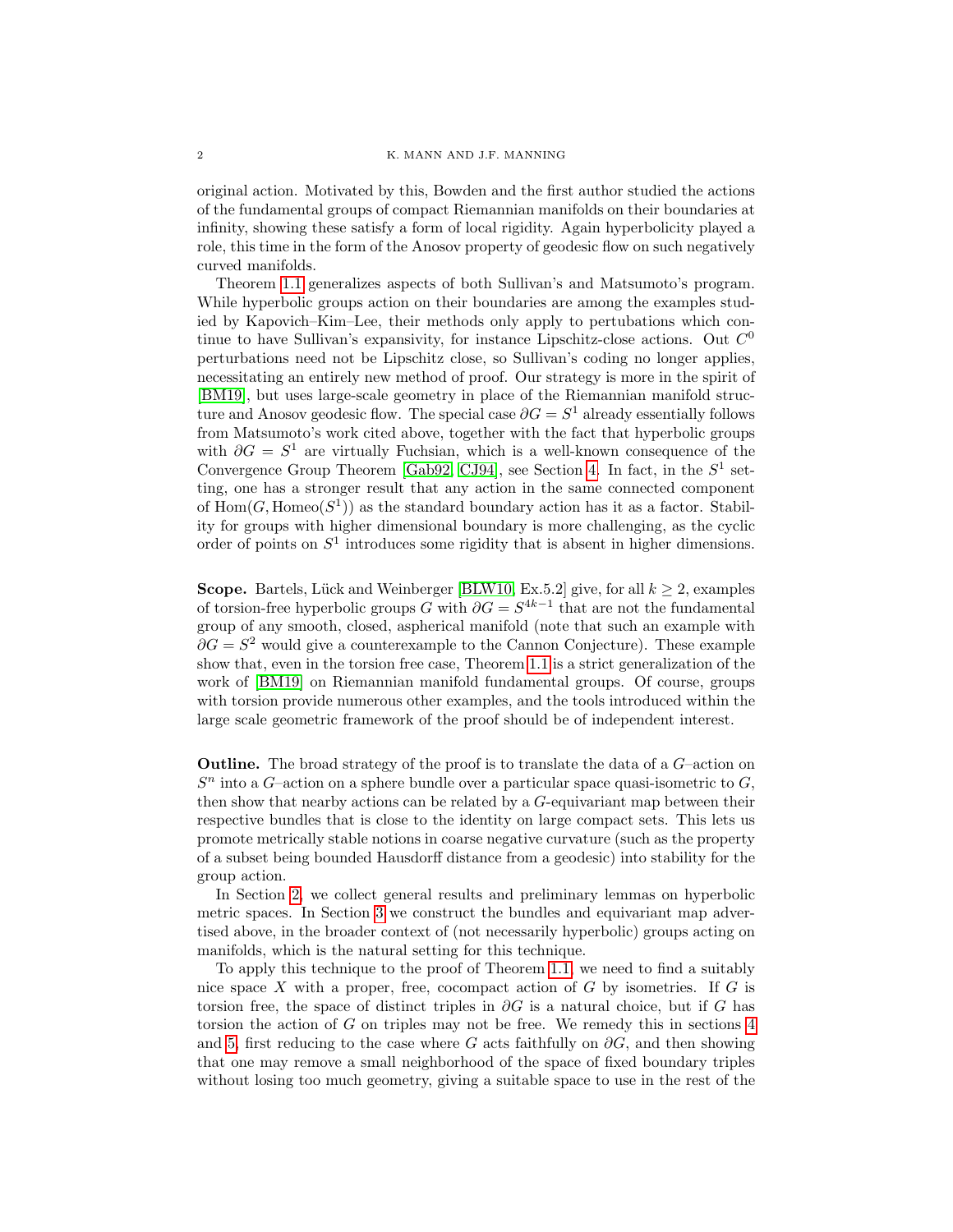proof. We also prove several technical lemmas on the triple space for reference in later sections.

Section [6](#page-15-0) sets up the main proof and specifies a neighborhood of the boundary action where Theorem [1.1](#page-0-0) holds. The bundles from Section [3](#page-8-0) come with natural topological foliations, and Section [6.2](#page-17-0) shows that the image of one of these foliations in the source space (whose leaves are parameterized by points of  $\partial G$ ) intersects leaves in the target along coarsely geodesic sets. Section [7](#page-20-0) shows that the endpoints of these coarse geodesics depend only on the original leaf, thus giving a map  $h$  from the leaf space of one foliation to the Gromov boundary of  $X$ . Both the leaf space and the Gromov boundary of X are canonically homeomorphic to  $\partial G$ , and the map h is our semi-conjugacy.

Acknowledgements. K.M. was partially supported by NSF grant DMS 1844516 and a Sloan fellowship. J.M. was partially supported by Simons Collaboration Grant #524176.

#### 2. Background

<span id="page-2-0"></span>We set notation, collect some general results on hyperbolic metric spaces and prove some preliminary lemmas needed for the main theorem.

2.1. Setup. We fix the following notation. G denotes a non-elementary hyperbolic group; in this section we do not require  $\partial G$  to be a sphere. We fix a generating set S, which gives us a Cayley graph  $\Gamma$  and metric  $d_{\Gamma}$  on  $\Gamma$ . Vertices of  $\Gamma$  are identified with group elements. In particular the identity e is a vertex of Γ. The metric  $d_{\Gamma}$  is  $\nu$ -hyperbolic (in the sense that geodesic triangles are  $\nu$ -thin) for some  $\nu > 0$ . We will fix a constant  $\delta \geq \nu$  with some other convenient properties later. The Gromov boundary of the group is denoted  $\partial G$ , this is of course equal to the Gromov boundary of Γ.

We write  $(x | y)_z$  for the Gromov product of x and y at z. The point z must lie in Γ, but x, y may be in  $\Gamma \cup \partial G$ , using the standard definition of the Gromov product at infinity (see eg [\[BH99,](#page-25-4) III.H.3.15]), as follows:

$$
(x \mid y)_p = \sup \left\{ \liminf_{i,j \to \infty} (x_i \mid y_j)_p \mid \lim_{i \to \infty} x_i = x, \lim_{i \to \infty} y_i = y \right\}.
$$

We also fix a *visual metric d*<sub>vis</sub> on  $\partial G$ . This means a metric so that there are constants  $\lambda > 1$  and  $k_2 > k_1 > 0$  satisfying, for all  $a, b \in \partial G$ ,

(1) 
$$
k_1 \lambda^{-(a \,|\, b)_e} \leq d_{\text{vis}}(a, b) \leq k_2 \lambda^{-(a \,|\, b)_e}.
$$

(See [\[BH99,](#page-25-4) III.H.3] or [\[GdlH90,](#page-26-3) 7.3] for more details, including the existence of such a metric.) Unless otherwise specified, all metric notions in  $\partial G$  (such as balls  $B_r(p)$ ) will be defined using this visual metric. Occasionally, when specializing to  $\partial G = S^n$  we also make use of the standard round metric on  $S^n$ .

We will need to use the following lemma for estimating the Gromov product of points at infinity in a  $\nu$ -hyperbolic space.

<span id="page-2-1"></span>**Lemma 2.1.** Let M be v–hyperbolic, and let  $p \in M$ . Let  $\alpha, \beta \in \partial M$  be represented by geodesic rays  $\gamma_{\alpha}, \gamma_{\beta}$  starting at p. For any points  $a \in \gamma_{\alpha}, b \in \gamma_{\beta}$ ,

$$
(\alpha \,|\, \beta)_p \ge (a \,|\, b)_p - 2\nu.
$$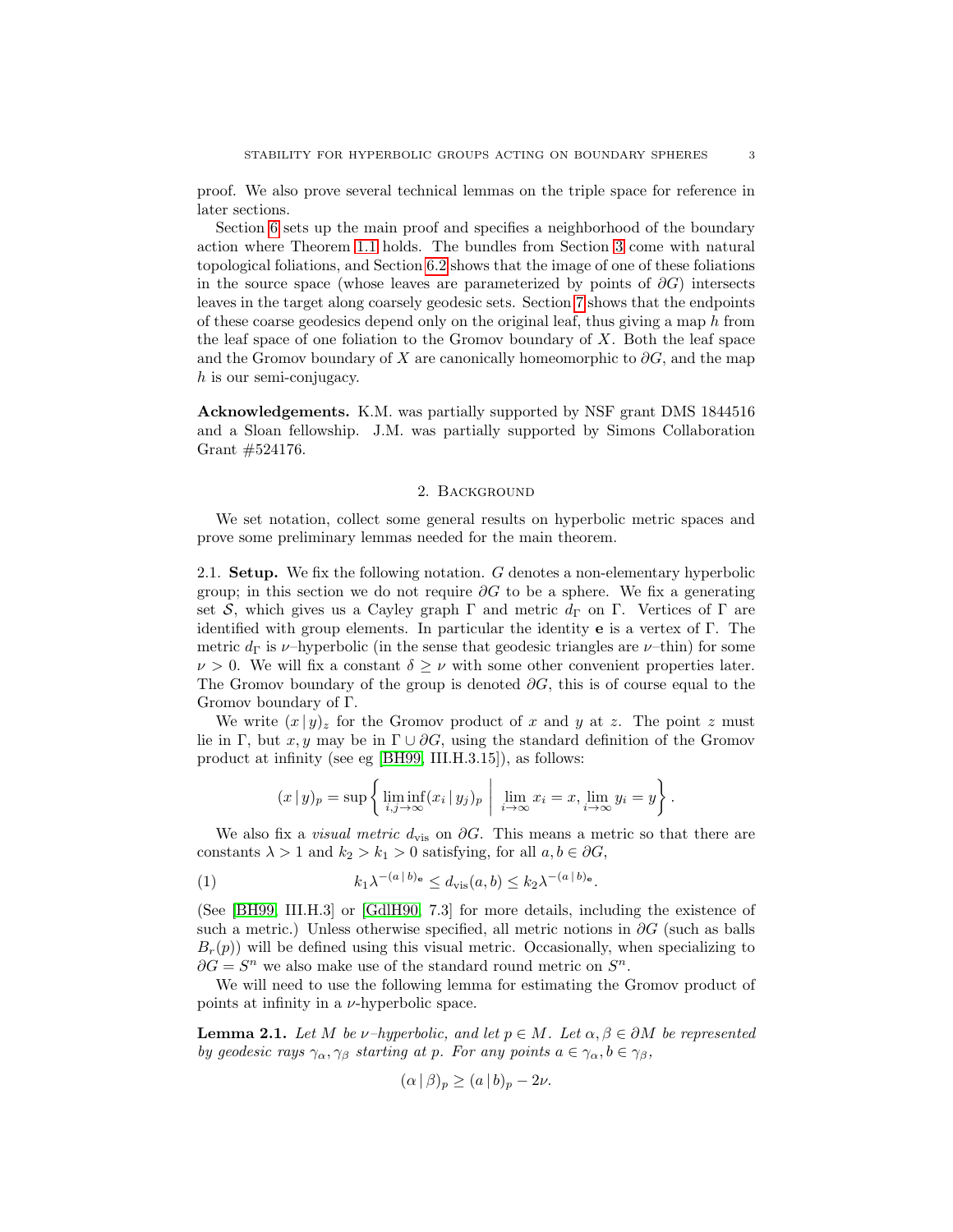Proof. From the definition of Gromov product at infinity, it follows that

<span id="page-3-1"></span><span id="page-3-0"></span>
$$
(\alpha \mid \beta)_p \ge \liminf_{s,t \to \infty} (\gamma_\alpha(s) \mid \gamma_\beta(t))_p.
$$

To simplify notation, consider p as a basepoint and write  $|\cdot|$  for  $d_M(p, \cdot)$ . Suppose that c is a point on  $\gamma_{\alpha}$  and d a point on  $\gamma_{\beta}$  so that  $|c| > |a|$  and  $|d| > |b|$ . We want to show that  $(c | d)_p \geq (a | b)_p - 2\nu$ .

Consider the triple of Gromov products  $(c | d)_p$ ,  $(b | d)_p = |b|$ , and  $(c | b)_p \leq |b|$ . As is well known it follows from  $\nu$ -hyperbolicity that any one of such a triple is bounded below by  $\nu$  less than the minimum of the other two, so we have

$$
(2) \qquad \qquad (c \mid d)_p \ge (c \mid b)_p - \nu.
$$

Considering next the triple  $(c | b)_p$ ,  $(c | a)_p = |a|$ , and  $(a | b)_p \leq |a|$ , we conclude

(3) 
$$
(c | b)_p \ge (a | b)_p - \nu.
$$

Together [\(2\)](#page-3-0) and [\(3\)](#page-3-1) give  $(c | d)_p \ge (a | b)_p - 2\nu$ , as desired.

2.2. The space of triples. Write  $\Xi$  for the space of ordered distinct triples of points in the Gromov boundary  $\partial \Gamma = \partial G$ . We use the following well known property.

<span id="page-3-3"></span>Proposition 2.2 (Convergence group property (see [\[Bow98,](#page-25-5) [Tuk98\]](#page-26-4) and [\[Gro87\]](#page-26-5) 8.2.M). G acts properly discontinuously and cocompactly on  $\Xi$ , and each point  $a \in$  $\partial G$  is a conical limit point, meaning that there exists  $\{g_i\}_{i\in\mathbb{N}}\subset G$  and  $p\neq q\in\partial G$ such that  $g_i(a) \to p$  and  $g_i(z) \to q$  for all  $z \in \partial G - \{a\}.$ 

The following definition can be thought of as giving a coarse projection map from  $\Xi$  to  $\Gamma$ . (Compare [\[Gro87,](#page-26-5) 8.2.K].) When S is a subset of a metric space, we use the notation  $N_r(S)$  to indicate the open r–neighborhood of S.

**Definition 2.3** (Coarse projection). For each  $r > 0$  we define a projection map  $\pi_r$  from  $\Xi$  to subgraphs of  $\Gamma$  as follows. For  $(a, b, c) \in \Xi$  let  $\mathcal{G}(a, b, c)$  be the set of geodesics in  $\Gamma$  with endpoints in  $\{a, b, c\}$ . For each  $r > 0$  define  $\pi_r(a, b, c) \subset \Gamma$  to be the smallest subgraph of  $\Gamma$  containing  $\bigcap_{\gamma \in \mathcal{G}(a,b,c)} N_{r-1}(\gamma)$ .

If Z is a subset of  $\Xi$ , we define  $\pi_r(Z) = \bigcup_{z \in Z} \pi_r(z)$ . For  $s \in \Gamma$ , we define  $\pi_r^{-1}(s) = \{(a, b, c) \mid s \in \pi(a, b, c)\};$  for  $S \subset \Gamma$ , define  $\pi_r^{-1}(S) = \bigcup_{s \in S} \pi_r^{-1}(s)$ .

<span id="page-3-2"></span>**Remark 2.4.** If r is sufficiently large (depending on the hyperbolicity constant of Γ), then  $\pi_r(a, b, c)$  is always nonempty. Moreover, for any  $x \in \pi_r(a, b, c)$  and any geodesic  $\gamma$  with endpoints in  $\{a, b, c\}$ , we have  $d_{\Gamma}(x, \gamma) \leq r$ . We will make frequent use of this estimate.

<span id="page-3-4"></span>**Lemma 2.5.** For every  $r \geq 0$ , there is a  $Q(r) \geq 0$  so  $\text{diam}(\pi_r(a, b, c)) \leq Q(r)$  for all  $(a, b, c) \in \Xi$ .

*Proof.* Recall  $\Gamma$  is  $\nu$ -hyperbolic, meaning that triangles are  $\nu$ -thin. Let  $(a, b, c) \in X$ be given. Fix bi-infinite geodesics  $[a, b]$ ,  $[b, c]$  and  $[a, c]$  in  $\Gamma$ . Approximate this ideal triangle by a triangle in  $\Gamma$  by choosing points  $a'$  b' and  $c' \in \Gamma$  on the geodesics  $[a, b], [b, c]$  and  $[a, c]$ , respectively, satisfying  $d_{\Gamma}(a', [a, c]) < \nu$  and  $d_{\Gamma}(a', [b, c]) >$  $r + 2\nu$ , and such that the same two inequalities also hold when the letters a, b, c are cyclically permuted. Then  $\pi_r(a, b, c)$  is a subset of

$$
S_r := N_{r+\nu}([a',b']) \cap N_{r+\nu}([b',c']) \cap N_{r+\nu}([c',a'])
$$

$$
\overline{a}
$$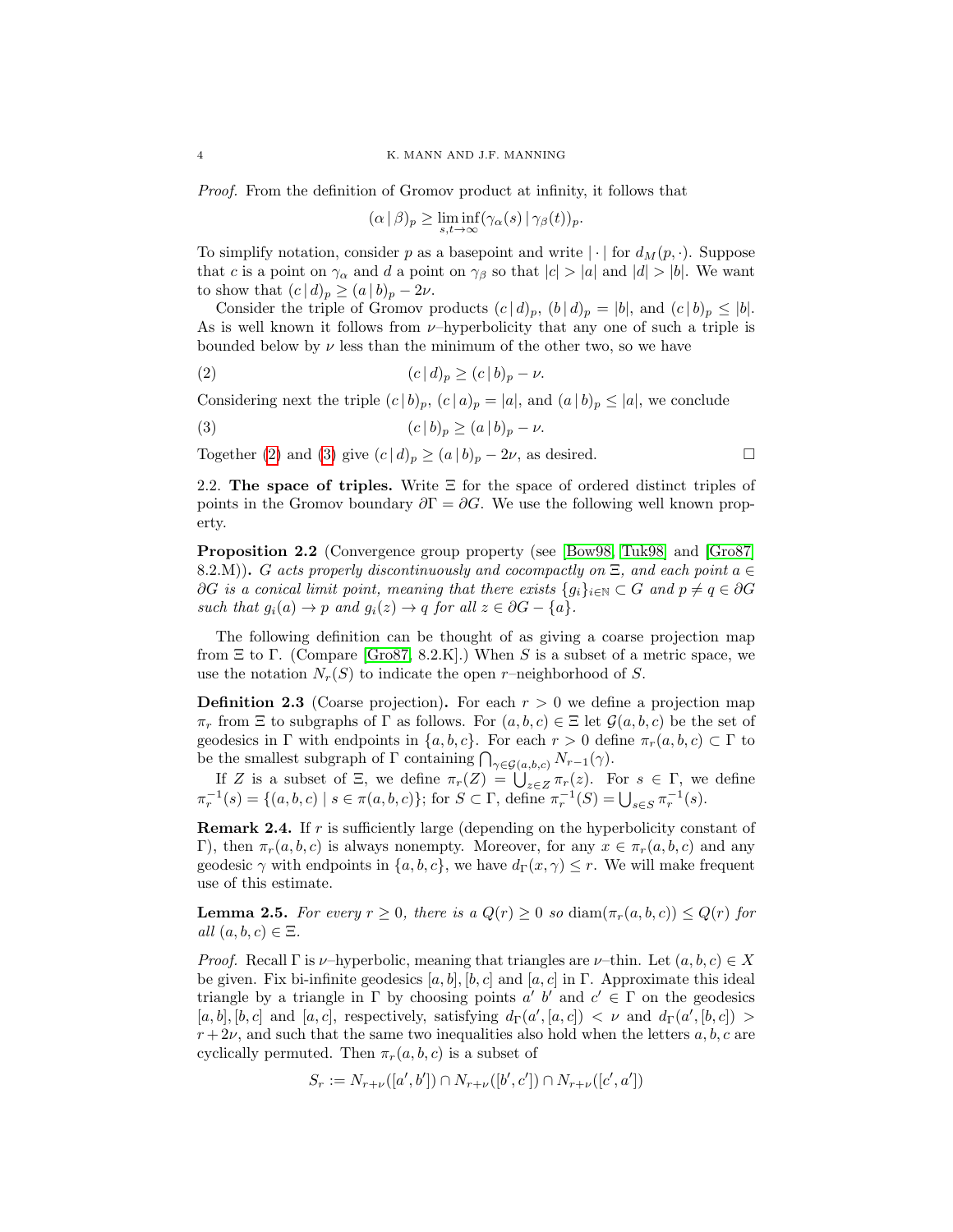so it suffices to show this set has diameter bounded by  $Q(r)$ , for some suitable function Q.

Let p denote the map from the triangle with sides  $[a', b'], [b', c']$  and  $[a', c']$  to a tripod witnessing that the triangle is  $\nu$ -thin, and let Z be the preimage of the center, this is a set of three points with diameter at most  $\nu$ . We now claim that  $S_r$  lies in the  $3r + 5\nu$  neighborhood of Z, which is enough to prove the lemma. To prove the claim, suppose  $s \in S_r$ , so there exist points  $x_1, x_2$  and  $x_3$  on  $[a', b'], [b', c']$ and  $[a', c']$  respectively with  $d_{\Gamma}(x_i, s) < r + \nu$ . Then for any  $i = 1, 2, 3$ , there exists some j so that  $p(x_i)$  and  $p(x_j)$  lie on different prongs of the tripod, so there is a path between them passing through the midpoint  $m$  of the tripod. Thus, we have

$$
d_{\Gamma}(x_i, Z) = d_{\Gamma}(p(x_i), m) \le d_{\Gamma}(p(x_i), p(x_j)) \le d_{\Gamma}(x_i, x_j) + 2\nu \le 2r + 4\nu
$$

where the last inequality follows from the fact that  $d_{\Gamma}(x_i, s) < r + \nu$ . This proves the claim.  $\Box$ 

<span id="page-4-6"></span>**Lemma 2.6.** Let  $r \geq 0$ . For any compact  $K \subset \Xi$ , the set  $\pi_r(K)$  is bounded.

*Proof.* Let  $K \subset \Xi$  be compact. Increasing r makes  $\pi_r(K)$  larger. Using Remark [2.4,](#page-3-2) we can therefore assume that for every  $(a, b, c)$  there is some  $x \in \pi_r(a, b, c)$ .

For each  $(a, b, c) \in K$ , there is an open neighborhood U of  $(a, b, c)$  in  $\Xi$  such that, for each point  $(u, v, w) \in U$ , any geodesics joining points in  $\{u, v, w\}$  come within  $2\nu + r$  of the point x. In particular  $x \in \pi_{r+2\nu}(u, v, w)$ . If  $y \in \pi_r(u, v, w)$ then  $d_{\Gamma}(x, y) \leq Q(r + 2\nu)$ , so  $\pi_r(U)$  has diameter at most  $2Q(r + 2\nu)$ .

By compactness we can cover  $K$  with finitely many neighborhoods  $U$  as in the last paragraph, so  $\pi_r(K)$  is bounded.

It will be convenient to choose a hyperbolicity constant for Γ that simultaneously satisfies several properties. The properties we use are collected in the following lemma.

<span id="page-4-5"></span>**Lemma 2.7.** There exists  $\delta > 0$  so that all of the following hold:

- <span id="page-4-0"></span>(δ1) Every geodesic triangle in  $\Gamma$  is  $\delta$ -thin.
- <span id="page-4-1"></span>(δ2) Every geodesic bigon or triangle with vertices in  $\Gamma \cup \partial G$  is  $\delta$ -slim.
- <span id="page-4-2"></span>(δ3) For any point  $p \in \Gamma$ , and any  $a, b, c \in \Gamma \cup \partial G$ ,

$$
(a | b)_p \ge \min\{(a | c)_p, (b | c)_p\} - \delta.
$$

<span id="page-4-3"></span>(δ4) For all  $p \in \Gamma$ ,  $\pi_{\delta}^{-1}(p)$  is non-empty.

<span id="page-4-4"></span>(δ5) The set  $\pi_{\delta}(\{a\} \times \{b\} \times (\partial G - \{a, b\}))$  contains every geodesic joining a to b.

*Proof.* Since  $\Gamma$  is *ν*-hyperbolic, items ( $\delta$ [1\)](#page-4-0) and ( $\delta$ [2\)](#page-4-1) hold for any  $\delta \geq 2\nu$ . For item ( $\delta$ [3\)](#page-4-2) see [\[BH99,](#page-25-4) III.H.3.17.([4\)](#page-4-3)]. Item ( $\delta$ 4) follows from G-equivariance and the fact that  $\pi_{\delta}(a, b, c)$  is nonempty when  $\delta$  is large enough. For ( $\delta$ [5\),](#page-4-4) suppose we are given a point z on a geodesic  $\gamma$  joining a and b, take  $c \in \partial G$  minimizing  $\max\{(a | c)_z, (b | c)_z\}.$  Co-compactness of the action of G allows one to bound this minimum from above, independently of  $a, b$  and  $c$ , and this can be used to give an upper bound on the distance from z to any geodesic joining a or b with c.  $\Box$ 

Notation 2.8. For the rest of the paper we fix some  $\delta > 0$  so the conclusions of Lemma [2.7](#page-4-5) hold, and denote the coarse projection  $\pi_{\delta}$  by  $\pi$ .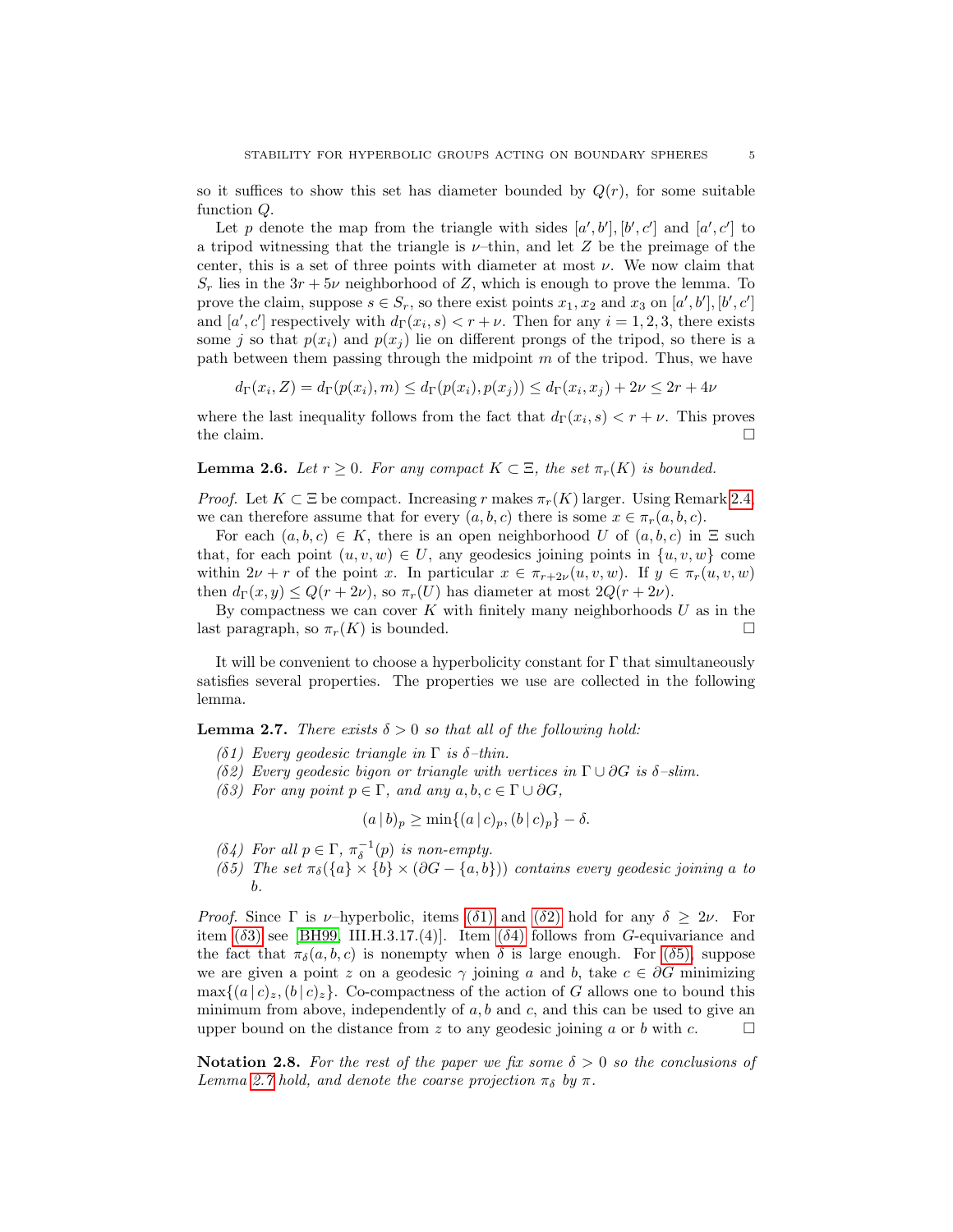**Definition 2.9** (Minimum separation). For  $x = (a, b, c) \in \Xi$ , we define

 $\text{minsep}(x) = \min\{d_{\text{vis}}(a, b), d_{\text{vis}}(a, c), d_{\text{vis}}(b, c)\}.$ 

Notice that  $1/m$  insep is a proper function on X, so minsep is bounded away from zero on any compact set. For a subset  $D \subset \Xi$ , we define minsep $(D)$  =  $\inf{\{\text{minsep}(x) \mid x \in D\}}.$ 

2.3. A criterion for a set to be close to a geodesic. The following lemma gives a criterion for a piecewise geodesic curve to be close to a geodesic. There are various similar statements in the literature (e.g. [\[Min05,](#page-26-6) Lemma 4.2], [\[BH99,](#page-25-4) III.H.1.13]), but this form will be convenient for us. We use it to prove Lemma [2.12](#page-6-0) which is the main technical ingredient of this section.

<span id="page-5-0"></span>**Lemma 2.10.** Let X be a  $\delta$ -hyperbolic geodesic metric space, and let  $l > 0$ . Suppose that c is a piecewise geodesic in  $X$  made of segments of length greater than  $2l + 8\delta$ , with Gromov products in the corners at most l. Let  $\gamma$  be a geodesic with the same endpoints as c. The Hausdorff distance between  $\gamma$  and c is at most  $l + 4\delta$ .

We remark that this lemma only uses  $\delta$ -hyperbolicity, and not the other properties from Lemma [2.7.](#page-4-5)

*Proof.* A standard argument, using only the fact that  $\gamma$  is a geodesic in a  $\delta$ hyperbolic space, shows that it is enough to prove  $c$  is contained in the closed  $(l + 3\delta)$ –neighborhood of  $\gamma$ . We will not give the details as this is classical. We write c as a concatenation  $c_1 \cdots c_k$  of geodesics so each  $c_i$  joins some  $p_{i-1}$  to some  $p_i$ . The endpoints of  $\gamma$  are  $p_0$  and  $p_k$ . If  $k \leq 2$ , we are done by slimness of triangles, so we assume  $k \geq 3$ .

Let x be the farthest point from  $\gamma$  on c, and let  $M = d(x, \gamma)$ . Without loss of generality, we suppose that  $M > 2\delta$ . It is then straightforward to show

that x is within 2 $\delta$  of some breakpoint  $p_i$ . (Consider the triangle made up of the segment  $c_i$  containing x, together with geodesics joining the endpoints of  $c_i$  to a point  $x' \in \gamma$  closest to x.)

Since  $M > 2\delta$ , the breakpoint  $p_i$  cannot be either endpoint of the geodesic  $\gamma$ ; in particular  $i \notin \{0, k\}$ . There are two cases, depending on whether or not  $i \in \{1, k-1\}.$ 

We suppose  $i \notin \{1, k-1\}$ ; the case  $i \in \{1, k-1\}$  is similar but easier. By the assumption that segments are long,  $d(x, \{p_{i\pm 1}\}) > 2l + 6\delta$ . Choose a geodesic  $\sigma$ joining  $p_{i-1}$  to  $p_{i+1}$ . By the assumption on Gromov products in the corners, we have  $(p_{i-1} | p_{i+1})_{p_i} \leq l$ . It follows that  $d(x, \sigma) \leq l + \delta$ . Let y be a closest point to  $p_{i-1}$  in  $\gamma$ , and let z be a closest point to  $p_{i+1}$  in  $\gamma$ . Choose geodesics  $[y, z] \subset \gamma$ ,  $[p_{i-1}, y]$ , and  $[p_{i+1}, z]$ . The point x lies within  $l + 3\delta$  of some point w on the union of these three geodesics. We claim that  $w \in [y, z]$ , so we have  $M \leq l + 3\delta$ .

Indeed, suppose that  $w \in [p_{i-1}, y]$  (the case  $w \in [p_{i+1}, z]$  being identical). Now we have

$$
0 \le d(x, y) - d(p_{i-1}, y) \le d(x, w) + d(w, y) - (d(p_{i-1}, w) + d(w, y))
$$
  
=  $d(x, w) - d(p_{i-1}, w)$   
 $\le d(x, w) - (d(x, p_{i-1}) - d(x, w))$   
=  $2d(x, w) - d(x, p_{i-1})$   
 $\le 2(l + 3\delta) - d(x, p_{i-1}) < 0$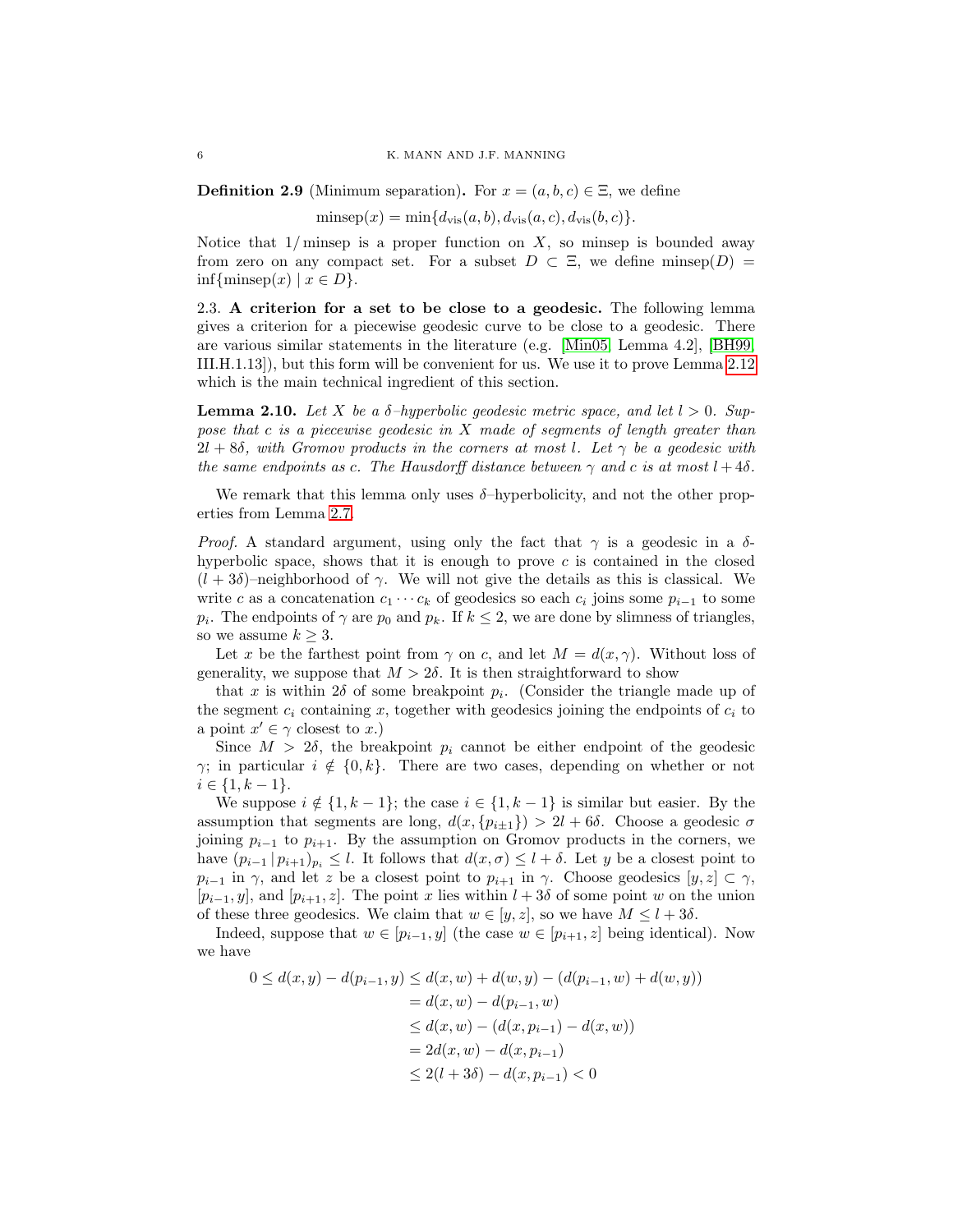a contradiction. We have thus established that  $M \leq l + 3\delta$ , and so c lies in the  $l + 3\delta$ –neighborhood of  $\gamma$ .

**Definition 2.11.** Let  $r > 0$ , and let M be a metric space. A subset S of M is  $r$ -connected if any two points p, q of S can be connected by a chain of points in S,

$$
p=p_0, p_1,\ldots,p_k=q,
$$

so that  $d_M(p_i, p_{i+1}) \leq r$  for all i. An *r*-connected component of S is a maximal subset of  $S$  which is  $r$ -connected.

<span id="page-6-0"></span>**Lemma 2.12.** Let  $H > 0$ , and let  $R > 24H + 16\delta$ . Let  $S \subset \Gamma$  be a  $\frac{R}{4}$ -connected set so that for every  $s \in S$ , there is a bi-infinite geodesic  $\gamma_s$  satisfying:

$$
S \cap B_R(s) \subset N_H(\gamma_s), \text{ and } \gamma_s \cap B_R(s) \subset N_H(S).
$$

Then there is an oriented bi-infinite geodesic  $\gamma$  so that

- (1)  $d_{\text{Haus}}(\gamma, S) \leq 3H + 6\delta$ ; and
- (2) for every  $s \in S$ , we may orient  $\gamma_s$  so the Gromov products  $(\gamma^{+\infty})^{\gamma^{+\infty}}$ , and  $(\gamma^{-\infty} | \gamma_s^{-\infty})_s$  are bounded below by  $R - (4H + 10\delta)$ .

*Proof.* Choose any  $s_0$  in S, and let  $\gamma_0 = \gamma_{s_0}$  be a bi-infinite geodesic as in the hypothesis, parameterized so that  $\gamma_0(0)$  is within H of  $s_0$ . Since the points  $\gamma_0(\pm \frac{R}{2})$ lie in  $B_R(s)$ , there are points  $s_{\pm 1} \in S$  whose distances from  $\gamma_0(\pm \frac{R}{2})$  are at most H. Since  $d_{\Gamma}(s_0, s_{\pm 1}) \leq \frac{R}{2} + 2H$  and  $d_{\Gamma}(s_{-1}, s_1) \geq R - 2H$ , we deduce  $(s_{-1} | s_1)_{s_0} \leq 3H$ . In particular we have the following estimates:

(4) 
$$
d_{\Gamma}(s_0, s_{\pm 1}) \ge \frac{R}{2} - 2H
$$
 and  $(s_{-1} | s_1)_{s_0} \le 3H$ ,

Now we inductively find  $s_i$  and  $\gamma_i$  for all integers *i*.

For clarity we focus on  $i > 1$ . The construction for  $i < 0$  is entirely analogous. Suppose we have chosen points  $s_{-1}, s_0, \ldots s_{i-1}$  in S, and that for each positive  $j \leq i-1$  we have chosen a bi-infinite geodesic  $\gamma_j = \gamma_{s_j}$ , and some  $t_j$  within 4H of  $-\frac{R}{2}$  so that

$$
d_{\Gamma}(\gamma_{i-1}(0), s_{i-1}) \leq H
$$
, and  
 $d_{\Gamma}(\gamma_{i-1}(t_{i-1}), s_{i-2}) \leq H$ .

Since  $R > 8H$ , the number  $t_{i-1}$  is negative. The point  $\gamma_{i-1}(\frac{R}{2})$  lies in the R-ball around  $s_{i-1}$ , so we may choose a point  $s_i \in S$  so that  $d_{\Gamma}(s_i, \gamma_{i-1}(\frac{R}{2})) \leq H$ . Let  $\gamma_i$ be the geodesic  $\gamma_{s_i}$  provided by the hypothesis of the lemma. We can assume that  $\gamma_i(0)$  is within H of  $s_i$ . The distance  $d_{\Gamma}(s_{i-1}, s_i)$  differs from  $\frac{R}{2}$  by at most  $2H$ . Thus for some  $t_i$  of absolute value in  $\left[\frac{R}{2} - 4H, \frac{R}{2} + 4H\right]$ , we have  $d_{\Gamma}(\gamma_i(t_i), s_{i-1}) \leq H$ . We parameterize  $\gamma_i$  so that  $t_i < 0$ . This completes the inductive construction.

From the construction, we have

(5) 
$$
d_{\Gamma}(s_i, s_{i+1}) \leq \frac{R}{2} + 2H
$$

and

<span id="page-6-2"></span><span id="page-6-1"></span>
$$
d_{\Gamma}(s_{i-1}, s_{i+1}) \ge \frac{R}{2} + |t_i| - 2H \ge R - 6H.
$$

(The lower bound when  $i = 0$  is slightly better.) This implies a bound on Gromov products

(6) 
$$
(s_{i-1} | s_{i+1})_{s_i} \leq 5H.
$$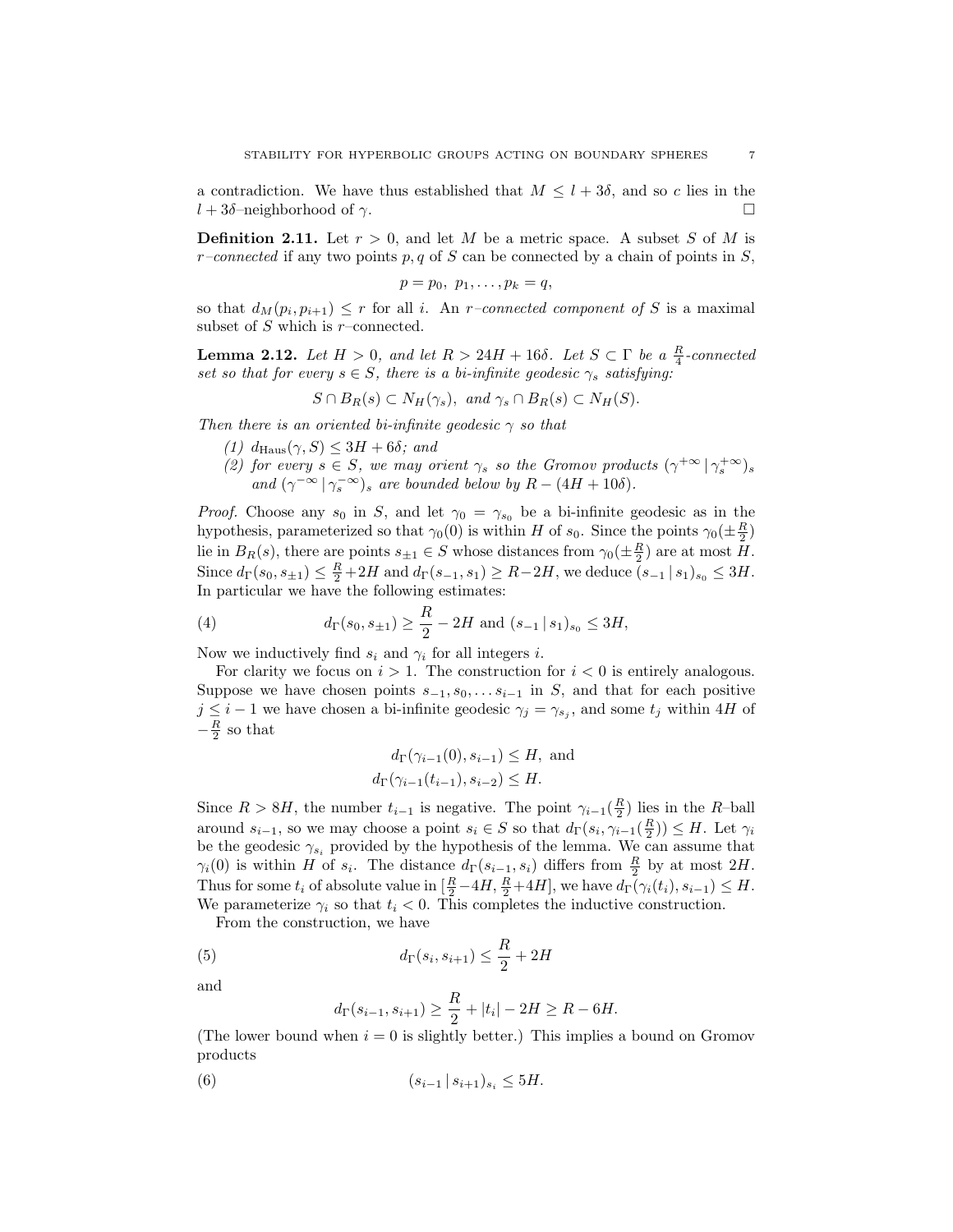Let  $c_k$  be a piecewise geodesic formed by concatenating geodesics

$$
[s_{-k}, s_{-k+1}] \cdots [s_{k-1}, s_k].
$$

We verify the hypotheses of Lemma [2.10](#page-5-0) with  $l = 5H$ . The inequality [\(6\)](#page-6-1) gives the bound on Gromov products in in the corners. The inequality [\(5\)](#page-6-2) gives that the segments  $[s_i, s_{i+1}]$  have length at least  $\frac{R}{2} - 2H > 10H + 8\delta = 2l + 8\delta$  as required. Thus if  $\beta_k$  is the geodesic joining the endpoints of  $c_k$ , we have  $d_{\text{Haus}}(c_k, \beta_k) \leq H + 4\delta$ .

Since  $\Gamma$  is proper, and the geodesics  $\beta_k$  all pass through the  $(H + 4\delta)$ -ball about  $s_0$ , they subconverge to a bi-infinite geodesic  $\gamma$ . Notice that all the segments  $[s_i, s_{i+1}]$  lie in the  $(H+4\delta)$ -neighborhood of  $\gamma$ . We will show this  $\gamma$  satisfies the conclusions of the lemma.

If  $s \in S$ , then there is a  $\frac{R}{4}$ -coarse path joining  $s_0$  to s, that is to say there exist points  $s_0 = p_0, p_1, \ldots, p_k = s$  in S satisfying.

$$
d_{\Gamma}(p_i, p_{i+1}) \leq \frac{R}{4}, \ \forall i.
$$

We first claim that for each  $p_i$ , there is some  $s_{j(i)}$  with  $d_{\Gamma}(s_{j(i)}, p_i) \leq \frac{R}{4} + 2H$ . Clearly this is true for  $p_0$ . Arguing by induction, we see that  $d_{\Gamma}(p_{i+1}, s_{j(i)})$  is at most  $\frac{R}{2} + 2H$ . In particular there is a point q on  $\gamma_{s_{j(i)}}$  within H of  $p_{i+1}$ . Recalling that  $\gamma_{s_{j(i)}}(0)$  lies within H of  $s_{j(i)}$ , we see that  $q = \gamma_{s_{j(i)}}(t)$  for some t with

$$
|t| \le \frac{R}{2} + 3H < \frac{3}{4}R.
$$

Thus for some  $t' \in \{-\frac{R}{2}, 0, \frac{R}{2}\}\$ , we have  $|t - t'| \leq \frac{R}{4}$ . Since the points  $\gamma_{s_{j(i)}}(\pm \frac{R}{2})$ are within H of  $s_{j(i)\pm 1}$ , there is some  $s_{j(i+1)} \in \{s_{j(i)-1}, s_{j(i)}, s_{j(i)+1}\}$  so that  $d_{\Gamma}(p_{i+1}, s_{j(i+1)}) \leq 2H + \frac{R}{4}$ , as desired.

Now let  $s_j = s_{j(k)}$ , so we have  $d_{\Gamma}(s, s_j) \leq \frac{R}{4} + 2H$ , and let q be a closest point to s on  $\gamma_j$ . Without loss of generality we suppose that  $q = \gamma_j(t)$  for  $t \geq 0$ . Any quadrilateral with corners  $s_j, s_{j+1}, \gamma_j(0), \gamma_j(\frac{R}{2})$  is  $2\delta$ -thin, so there is a point r on  $[s_i, s_{i+1}]$  within  $H + 2\delta$  of q. This point r is within  $H + 4\delta$  of some point z on  $\gamma$ . Adding up the constants we have

<span id="page-7-1"></span><span id="page-7-0"></span>
$$
d_{\Gamma}(s, z) \le d_{\Gamma}(s, q) + d_{\Gamma}(q, r) + d_{\Gamma}(r, z)
$$
  
\n
$$
\le H + H + 2\delta + H + 4\delta = 3H + 6\delta.
$$

This shows

$$
(7) \t\t S \subset N_{3H+6\delta}(\gamma).
$$

Conversely, let  $x \in \gamma$ . Then  $x \in \beta_k$  for some k, and so for some i, there is a point  $y \in [s_i, s_{i+1}]$  with  $d_{\Gamma}(x, y) \leq H + 4\delta$ . This point is within  $H + 2\delta$  of a point on  $\gamma_i$ , which is within H of a point of S, so we have

(8) γ ⊂ N3H+6δ(S).

Together, [\(7\)](#page-7-0) and [\(8\)](#page-7-1) imply the first statement of the Lemma, that is to say the bound on Hausdorff distance. It remains to show the statement about Gromov products. Breaking symmetry, we consider just the ray  $\gamma_s|[0,\infty)$ . Let y' be a point on  $\gamma_s|[0,\infty)$  at distance R from s. Let  $s' \in S$  be a point within H of y', and let z' be a point on  $\gamma$  within  $3H + 6\delta$  of s'. Let  $\alpha$  be a ray starting at s with limit point  $\gamma_s^{+\infty}$ , and let  $\beta$  be a ray starting at s with limit point  $\gamma^{+\infty}$ . There are points y on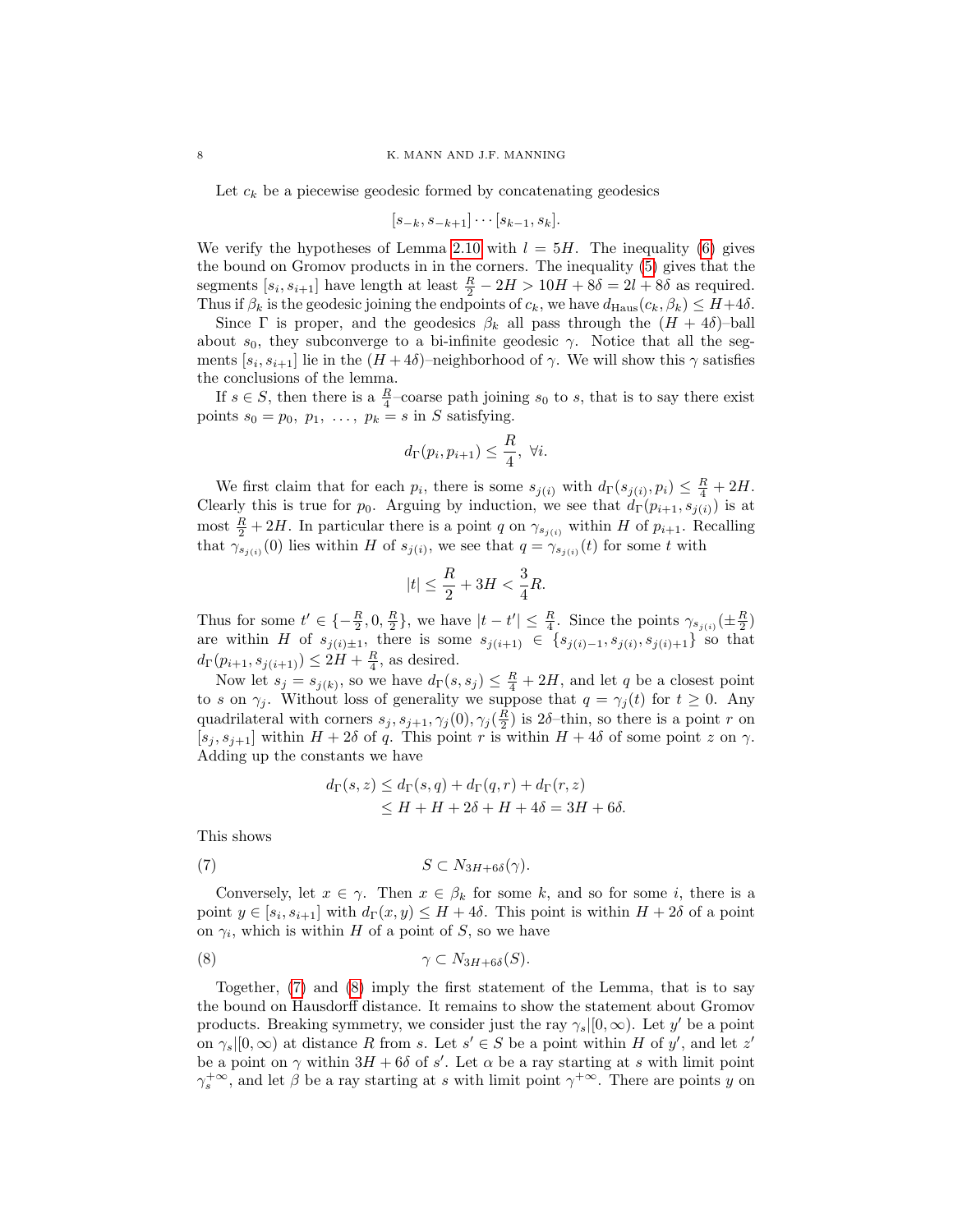$\alpha$  and z on  $\beta$  which are within  $\delta$  of  $y'$ , z', respectively. We have  $d_{\Gamma}(s, y) \ge R - \delta$ ,  $d_{\Gamma}(s, z) \geq R - (4H + 7\delta)$  and  $d_{\Gamma}(y, z) \leq 3H + 8\delta$ , so

$$
(y \mid z)_s \ge \frac{1}{2}(R - \delta + R - (4H + 7\delta) - (4H + 8\delta)) = R - (4H + 8\delta).
$$

Lemma [2.1](#page-2-1) allows us to conclude  $(\gamma_s^{+\infty} \mid \gamma^{+\infty})_s \geq R - (4H + 10\delta)$  as desired.  $\square$ 

3. AN EQUIVARIANT MAP FROM  $X \times \partial G$  to itself.

<span id="page-8-0"></span>The first step in the proof of Theorem [1.1](#page-0-0) is the following construction, which can be thought of as a generalization of that in  $[BM19, Lemma 3.1]$ . If X is a space with a proper, free and cocompact action of G, and  $\rho: G \to \text{Homeo}(Y)$  an action of G on a topological space, one can capture the information of this action as the holonomy of a foliated Y-bundle over  $X/G$ ; this is simply the quotient of  $X \times Y$ by the diagonal action of G. Here the case of interest to us is when  $Y = \partial G = S^n$ . The following proposition gives a construction of a "nice" map between the foliated bundles associated to the boundary action  $\rho_0$  and a small perturbation  $\rho$ .

The same proof works with any manifold Y in place of  $S<sup>n</sup>$ , and any two nearby actions of an arbitrary group  $G$  on the space, so we state it in this general context, as follows.

Let Y be a metric space such that  $Homeo(Y)$  is metrizable and locally contractible. For instance, one may take  $Y$  to be any compact manifold, in which case local contractibility of  $Homeo(Y)$  follows from Edwards–Kirby [\[EK71\]](#page-25-6). Metrizability of  $Homeo(Y)$  has the following easy consequence.

<span id="page-8-2"></span>**Observation 3.1.** Let W be a neighborhood of the identity in Homeo(Y), and let  $F \subset \text{Homeo}(Y)$  be finite. Then there is a neighborhood  $V \subset W$  of the identity so that the union

$$
\bigcup_{f \in F} fVf^{-1}V
$$

lies in W.

Using this, we prove the following.

<span id="page-8-1"></span>**Proposition 3.2.** Let G be a group, Y a metric space as above, and fix an action  $\rho_0: G \to \text{Homeo}(Y)$ . Let X be a metric space on which G acts properly, freely and cocompactly by isometries.

For any compact  $K \subset X$  and  $\epsilon > 0$ , there is a neighborhood U of  $\rho_0$  so that for each  $\rho \in U$  there is a homeomorphism  $f^{\rho} \colon X \times Y \to X \times Y$  with the following properties:

- (1) (Covers id<sub>X</sub>) If  $\pi_X$  is the projection from  $X \times Y$  to X, then  $\pi_X \circ f^\rho = \pi_X$ . In other words,  $f^{\rho}$  covers the identity on X.
- (2) (Equivariance) For every  $g \in G$  we have

 $f^{\rho}(g \cdot x, \rho(g) \cdot \theta) = (g, \rho_0(g)) \cdot f^{\rho}(x, \theta).$ 

(3) (Near flatness.) For any  $\theta \in Y$  we have

$$
f^{\rho}(K \times \{\theta\}) \subset X \times B_{\epsilon}(\theta).
$$

Proof of Proposition [3.2.](#page-8-1) Since the action is proper, free, and cocompact, there is some  $r > 0$  so that every nontrivial element of G moves every point of X a distance at least r. Choose a G–equivariant locally finite cover  $\mathcal{U} = \{U_i \mid i \in I\}$  of X by open balls of radius  $r/3$ , and let N be the nerve of U. Since U was G-equivariant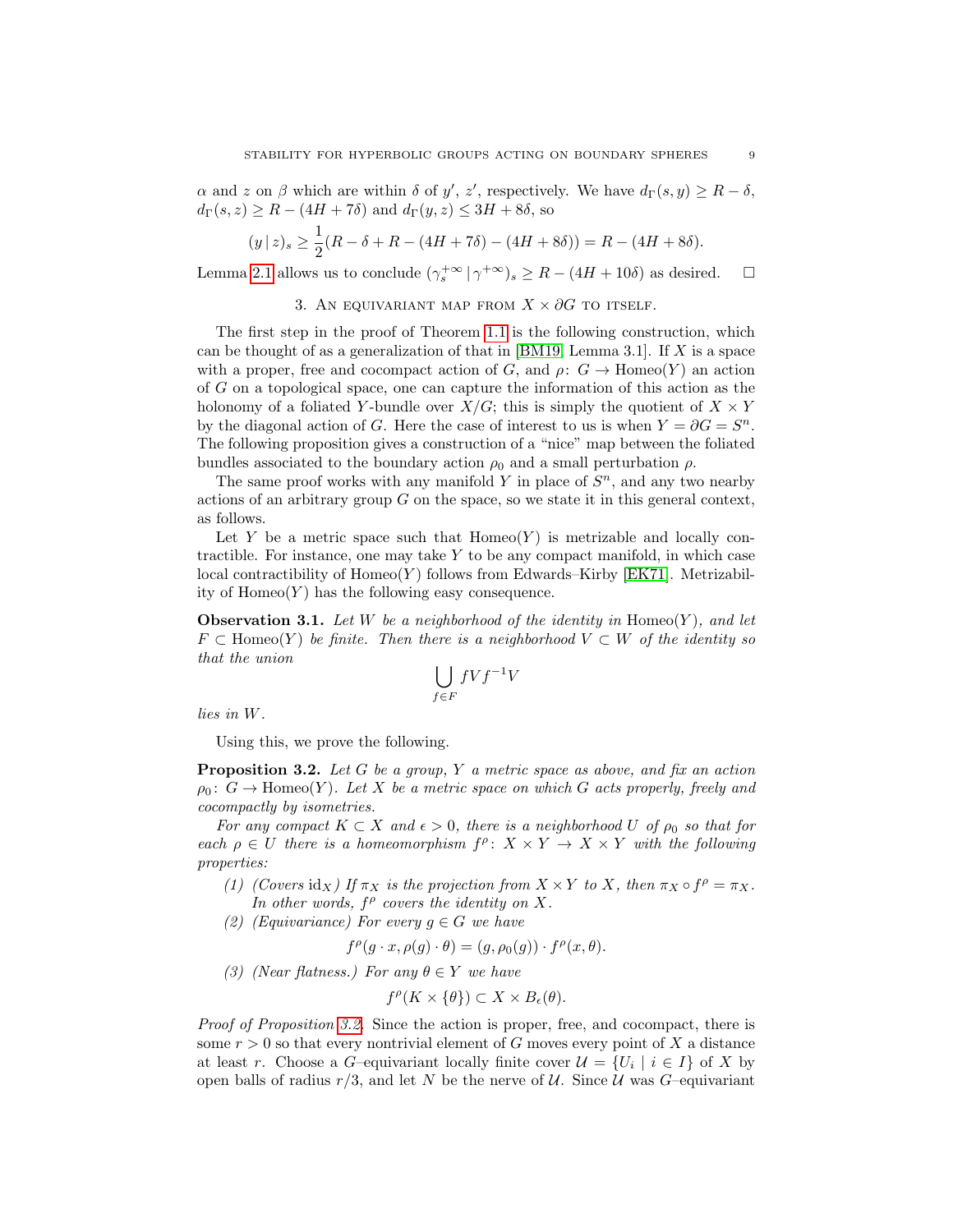and locally finite, the group  $G$  acts cocompactly on the simplicial complex  $N$ . Since any  $q \in G - \{1\}$  moves every set  $U_i$  off of itself, G acts freely on N.

We choose a G-equivariant partition of unity  $\{\phi_i: X \to [0,1] \mid i \in I\}$  subordinate to the cover  $U$ . This partition determines a proper  $G$ –equivariant map  $\psi\colon X\to N$ .

<span id="page-9-1"></span>To define  $f^{\rho}$ , we first define a map  $\varphi^{\rho}$ :  $N \to \text{Homeo}(Y)$ , and then define

(9) 
$$
f^{\rho}(x,\theta) = (x, (\varphi^{\rho} \circ \psi(x))(\theta)).
$$

The map  $\varphi^{\rho}$  will be G-equivariant with respect to the "mixed" left action of G by homeomorphisms of  $Homeo(Y)$  given by

(10) 
$$
g \cdot h = \rho_0(g)h\rho(g^{-1}).
$$

**Definition of**  $\varphi^{\rho}$ **.** The definition of  $\varphi^{\rho}$  is designed to keep track of the compact set K and constant  $\epsilon > 0$  for the near flatness condition in the Proposition. Let D be a connected union of open simplices in  $N$  which meets every  $G$ –orbit exactly once. Let  $K$  be a compact subcomplex of  $N$ , which we assume contains the closed star of any cell of  $\overline{D}$ . (Note that any compact  $C \subset X$  has  $\psi(C) \subset K$  for some such complex.) Let  $\epsilon > 0$ . Let S be the (finite) set of group elements s so that sD meets the closed star of some vertex in  $\overline{D}$ . Let F be the (still finite) set of group elements g so that  $gD \cap K$  is non-empty.

Letting  $W = N<sub>\epsilon</sub>(id)$ , we choose a neighborhood V as in Observation [3.1](#page-8-2) so that  $\rho_0(g)V\rho_0(g)^{-1}V$  lies in W for all  $g \in F$ . Now let  $m = \dim(N)$ . Apply Observation [3.1](#page-8-2) and local contractibility of  $Homeo(Y)$  to choose a nested sequence of contractible neighborhoods of 1 inside V :

<span id="page-9-0"></span>
$$
V_0 \subset V_1 \subset \cdots \subset V_m \subset V
$$

so that for each i and all  $s \in S$ , we have

(11) 
$$
\rho_0(s)V_i\rho_0(s)^{-1}V_i \subset V_{i+1}.
$$

By taking  $\rho$  sufficiently close to  $\rho_0$ , we may assume that  $\rho_0(g)\rho(g^{-1})$  lies in  $V_0$  for all  $g \in F$ . We define  $\varphi^{\rho}$  inductively over the k-skeleta of N in such a way that  $\varphi^{\rho}(\sigma) \subset V_k$  for every k-cell in the closed star of a vertex of  $\overline{D}$ .

0-skeleton. Define  $\varphi^{\rho}$  on  $N^{(0)}$  as follows. If  $v = gv_0$  for some  $v_0 \in D$ , then

 $\varphi^{\rho}(v) = \rho_0(g)\rho(g^{-1}).$ 

If v lies in the closed star of some cell of D, then  $g \in S$ , so  $\varphi^{\rho}(v) \in V_0$  as desired.

*Inductive step.* Suppose that  $\varphi^{\rho}$  has been defined on all  $(k-1)$ –cells, and let  $\sigma$  be a k–cell. We may write  $\sigma = g\sigma_0$ , where  $\sigma_0$  is an open k–cell in D. The map  $\varphi^{\rho}$  has already been defined on the boundary of  $\sigma_0$ , and sends this boundary into  $V_{k-1}$  by induction. Using the contractibility of  $V_{k-1}$  we extend  $\varphi^{\rho}$  over  $\sigma_0$  in such a way that  $\varphi^{\rho}(\sigma_0) \subset V_{k-1}$ . We define  $\varphi^{\rho}|_{\sigma(x)} = \rho_0(g)\varphi^{\rho}(g^{-1}(x))\rho(g^{-1})$ . Since the action on  $N$  is free, there is no ambiguity in this definition.

Now suppose that  $\sigma$  lies in the closed star of some vertex of  $\overline{D}$ , so  $\sigma = s\sigma_0$  for some  $s \in S$ . The set  $\varphi^{\rho}(\sigma)$  lies in

$$
\rho_0(s)V_{k-1}\rho(s^{-1}) = \rho_0(s)V_{k-1}\rho_0(s)^{-1}\rho_0(s)\rho(s)^{-1} \subset \rho_0(s)V_{k-1}\rho_0(s)^{-1}V_0,
$$

which lies in  $V_k$  by [\(11\)](#page-9-0). Having verified the inductive hypothesis, we see that we can continue until we have defined  $\varphi^{\rho}$  equivariantly on all of N. Moreover, we have defined it so that  $\varphi^{\rho}(\sigma_0)$  lies in the neighborhood V for any  $\sigma_0$  meeting D.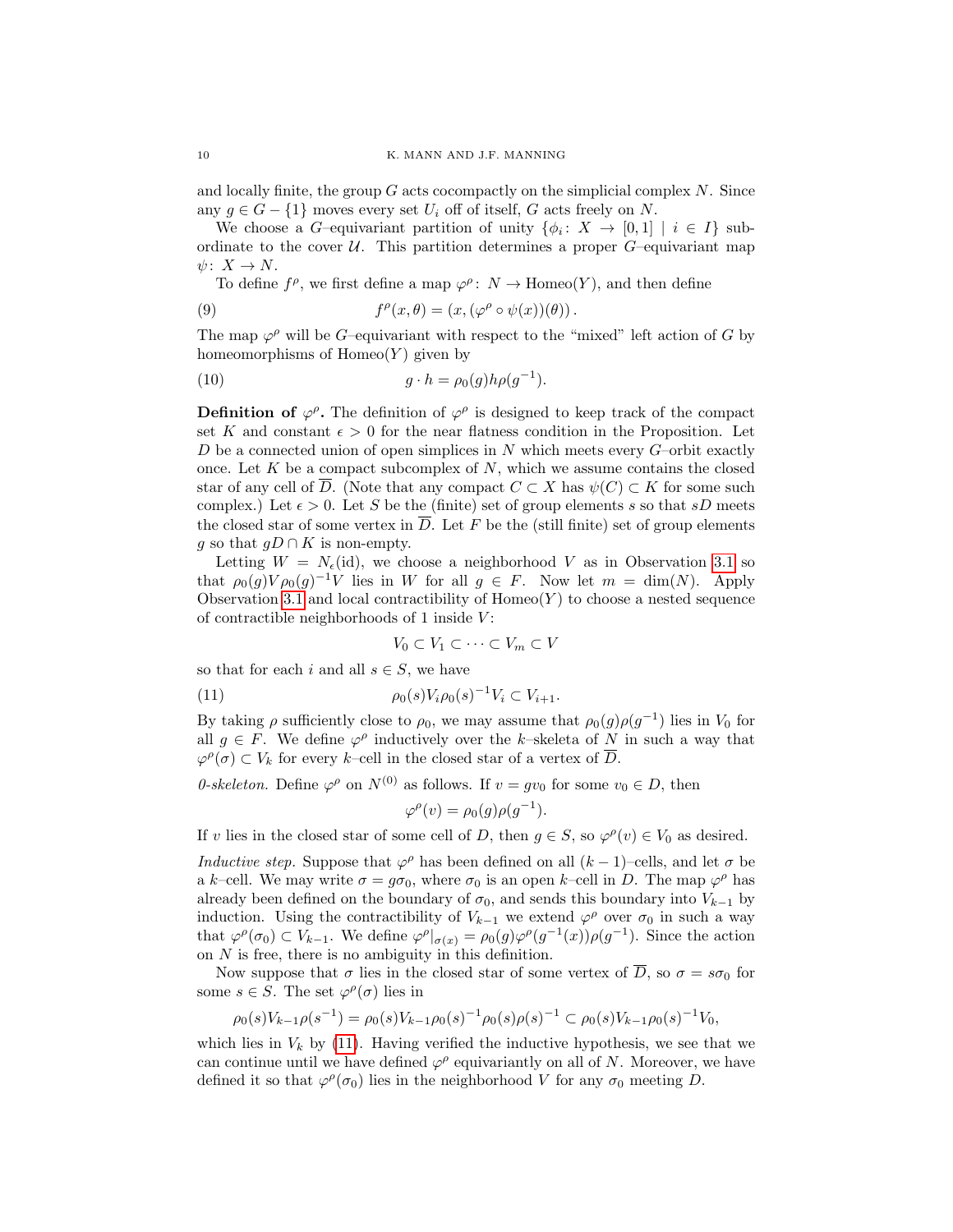**Properties of**  $f^{\rho}$ . Having defined  $\varphi^{\rho}$ , we define  $f^{\rho}$  as in [\(9\)](#page-9-1).

$$
f^{\rho}(x,\theta) = (x, (\varphi^{\rho} \circ \psi(x))(\theta)).
$$

By definition, this covers the identity map on X. To simplify notation, let  $\Phi^{\rho}$ denote  $\varphi^{\rho} \circ \psi$ . Note that  $\Phi^{\rho}$  satisfies equivariance as  $\varphi^{\rho}$  does. This also gives equivariance of  $f^{\rho}$ , as follows:

$$
f^{\rho}(g \cdot x, \rho(g) \cdot \theta) = (g \cdot x, (\Phi^{\rho}(g \cdot x)\rho(g)) \cdot \theta)
$$
  
=  $(g \cdot x, (\rho_0(g)\Phi^{\rho}(x)\rho(g^{-1})\rho(g)) \cdot \theta)$   
=  $(g \cdot x, (\rho_0(g)\Phi^{\rho}(x)) \cdot \theta)$   
=  $(g, \rho_0(g)) \cdot (x, \Phi^{\rho}(x) \cdot \theta)$   
=  $(g, \rho_0(g)) \cdot f^{\rho}(x, \theta).$ 

It remains to check near flatness. For any cell  $\sigma$  of the larger compact complex K there is some  $g \in F$  and some  $\sigma_0 \subset D$  so that  $\sigma = g\sigma_0$ . Equivariance tells us that

$$
\varphi^{\rho}(\sigma) = \rho_0(g)\varphi^{\rho}(\sigma_0)\rho(g^{-1})
$$
  
= 
$$
\rho_0(g)\varphi^{\rho}(\sigma_0)\rho_0(g)^{-1} \cdot \rho_0(g)\rho(g^{-1})
$$
  

$$
\subset \rho_0(g)V\rho_0(g)^{-1} \cdot V \subset W.
$$

Since every homeomorphism in W moves every point of Y a distance of at most  $\epsilon$ , we have  $f^{\rho}(\sigma \times {\{\theta\}}) \subset B_{\epsilon}(\theta)$  as desired.

## 4. Reducing to the main case

<span id="page-10-0"></span>In this section we reduce to the case  $\partial G = S^n$  for  $n \geq 2$ , and also to the case where  $G$  acts faithfully on its boundary. As mentioned in the introduction, the first reduction follows from work of Matsumoto [\[Mat87\]](#page-26-2), we give the details now.

**Proposition 4.1.** Let G be a hyperbolic group with circle boundary. Then the action of  $G$  on  $\partial G$  is topologically stable.

This can quite likely be derived from Matsumoto's original proof, as the main techniques are Euler characteristic and lifting to covers. For completeness, we give a short argument using standard tools from circle dynamics.

*Proof.* Let  $G$  be a hyperbolic group with circle boundary. By the Convergence Group Theorem, there exists a normal, finite index torsion-free subgroup  $G'$  of G that is isomorphic to the fundamental group of a closed surface. Let  $\rho$  be a perturbation of the standard boundary action  $\rho_0$  of G. By [\[Mat87\]](#page-26-2), there exists a continuous, surjective, degree one map  $h: S^1 \to S^1$  such that  $h \rho(g) = \rho_0(g)h$  for each  $g \in G'$ . if the action of G' is minimal, then h is a conjugacy. If the action of  $G'$  is not minimal, then there exists a unique invariant exceptional minimal set  $X$ , homeomorphic to a Cantor set, and  $h$  collapses the closure of each complementary interval to a point and is otherwise injective (See e.g. [\[Ghy01,](#page-26-7) Proposition 5.6].) It is also easy to see that h varies continuously with  $\rho$ , so can be taken as close to the identity as desired by taking  $\rho$  close to  $\rho_0$ .

Since G' is normal in G, the set X is  $\rho(G)$ -invariant. It follows that G permutes the point-preimages of  $h$ . From this we will now deduce that  $h$  in fact defines a semiconjugachy intertwining the actions of  $\rho_0(G)$  and  $\rho(G)$ . To see this, we use the fact that attracting fixed points of elements of  $\rho_0(G')$  are dense in  $S^1$ . If x is the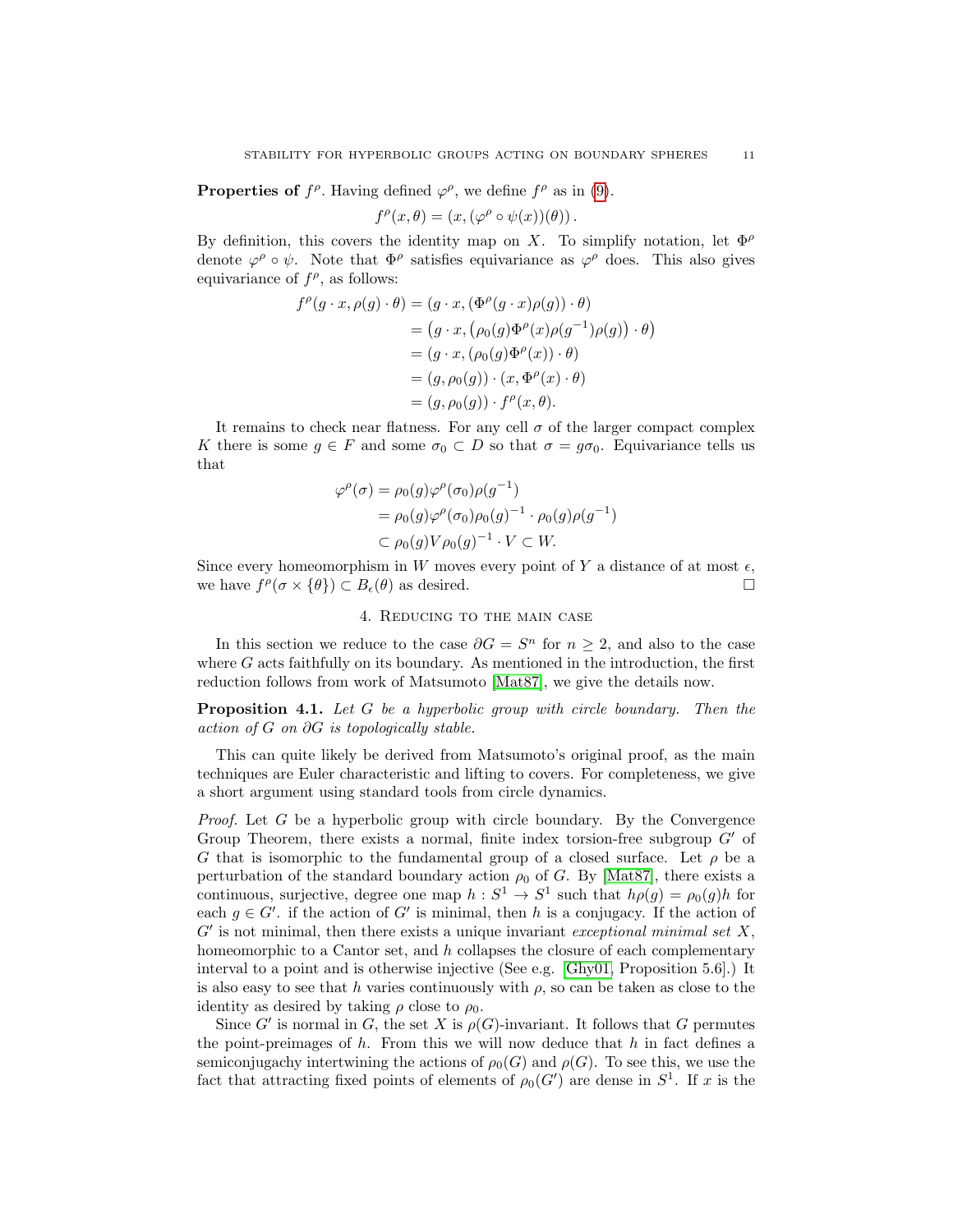attracting fixed point of  $\rho_0(\gamma)$  for some  $\gamma \in G'$ , then  $\rho_0(g)x$  is the attracting fixed point of  $\rho_0(g\gamma g^{-1})$ , an element which also lies in G'. Thus, for any  $y \in h^{-1}(x)$ , we have  $\rho(g)(y) \in h^{-1}\rho_0(g)(x)$ ; equivalently,  $h\rho(g)(y) = \rho_0(g)h(y)$ . Since h is continuous, and the union of preimages of attracting fixed points is dense in  $S^1$ , this shows that  $h\rho(g) = \rho_0(g)h$  holds globally.

**Proposition 4.2.** Suppose G is a hyperbolic group with sphere boundary, and let  $F < G$  be the subgroup of elements which act trivially on  $\partial G$ . Then G is topologically stable if and only if  $G/F$  is topologically stable.

*Proof.* Since F is a finite normal subgroup, the canonical action of G on its boundary factors through the canonical action of  $G/F$  on its boundary, and these boundaries are the same. Let N be the maximum order of an element of  $F$ . By a theorem of Newman [\[New31\]](#page-26-8), there is a neighborhood U of the identity in Homeo( $S<sup>n</sup>$ ) so that any torsion element in  $U$  has order greater than  $N$ . Thus for any sufficiently small perturbation of the canonical action, the elements of  $F$  will still act trivially, and so small perturbations of the canonical action of G on its boundary are in one-to-one correspondence with small perturbations of  $G/F$  on its boundary.  $\square$ 

We therefore make the following assumptions for the remainder of the paper.

<span id="page-11-3"></span>Assumption 4.3. The hyperbolic group G acts faithfully on its boundary  $\partial G$ .

<span id="page-11-1"></span>Assumption 4.4. The boundary of G is a topological sphere of dimension at least two.

5. A SPACE WITH A PROPER, COCOMPACT AND FREE ACTION OF  $G$ 

<span id="page-11-0"></span>Recall that  $\Xi$  is the space of distinct triples in  $\partial G$ . Since  $\partial G$  is assumed to be a sphere of dimension  $n \geq 2$  (Assumption [4.4\)](#page-11-1), the triple space  $\Xi$  is a connected 3n–manifold. The following is an easy consequence of [\[AMN11,](#page-25-7) Theorem 1.1].

**Proposition 5.1.** There is a proper  $G$ –invariant metric on  $\Xi$ .

We fix such a metric  $d_{\Xi}$  now. If additionally no nontrivial element of G fixes more than two points of  $\partial G$ , then the action of G on  $\Xi$  is free and  $\Xi$  can play the role of the metric space X in Proposition [3.2.](#page-8-1) In general  $G$  may not act freely on Ξ, so a different space is needed. In this section, we show how to build such a space with a free action by deleting a small, G-equivariant neighborhood of the set of points in Ξ with nontrivial stabilizer.

Notation 5.2. For  $g \in G$ , we denote by fix $(g) \subset \partial G$  the set of points fixed by the natural action of g. We set

 $F = \{(a, b, c) \in \Xi \mid \{a, b, c\} \subset \text{fix}(q) \text{ for some nontrivial } q \in G\}.$ 

Recall a subset S of a metric space M is  $\epsilon$ -dense if every point of M is distance at most  $\epsilon$  of a point of S. Also recall that  $N_{\kappa}(S)$  denotes the open  $\kappa$ -neighborhood of a set S. If S is a subset of  $\Xi$ , this neighborhood is to be taken with respect to  $d_{\Xi}$ . Our first goal is to establish the following.

<span id="page-11-2"></span>**Proposition 5.3** (F is sparse). For any  $\epsilon > 0$ , there exists  $\kappa > 0$  such  $\Xi - N_{\kappa}(F)$ is  $\epsilon$ -dense in  $\Xi$ .

Since we will frequently refer to  $\Xi - N_{\kappa}(F)$ , we fix the following notation.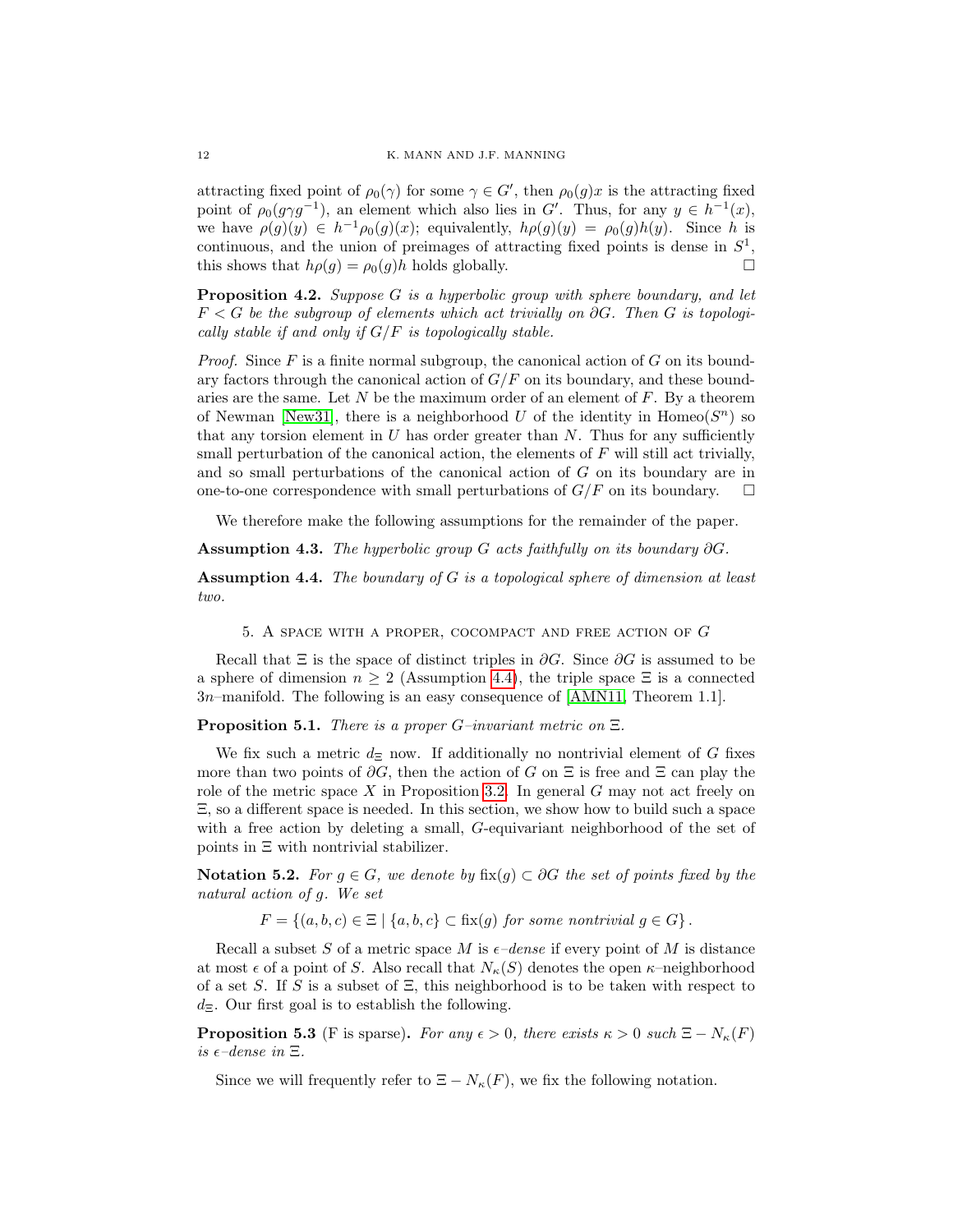Notation 5.4. For  $\kappa > 0$  we let  $X_{\kappa} = \Xi - N_{\kappa}(F)$ .

Proposition [5.3](#page-11-2) has the following useful corollary.

<span id="page-12-2"></span>Corollary 5.5. For sufficiently small κ, property  $(\delta 4)$  $(\delta 4)$  of Lemma [2.7](#page-4-5) still holds with  $\pi_{\delta}$  replaced by the restriction of  $\pi_{\delta}$  to  $X_{\kappa}$ .

*Proof.* By equivariance and the fact that  $\pi(x)$  is non-empty for every triple in  $\Xi$ , Property ( $\delta$ [4\)](#page-4-3) holds as soon as  $X_{\kappa}$  is non-empty.

The proof of Proposition [5.3](#page-11-2) requires several preliminary results, starting with the following.

<span id="page-12-0"></span>**Lemma 5.6.** For any torsion element  $g \in G$ , such that fix(q) has at least three points, there exists a quasi-convex subgroup  $Q_q \subset G$  such that  $\Lambda(Q_q) = \text{fix}(g)$ 

Here we use the standard notation  $\Lambda(Q_q)$  for the limit set of  $Q_q$  in  $\partial G$ .

Proof. This proof is adapted from an argument of Misha Kapovich [\[Kap\]](#page-26-9). Fix a torsion element g. Let H be a maximal torsion subgroup pointwise fixing  $fix(g)$ , and let Q be the normalizer of H in G. We claim Q is the stabilizer of  $fix(H) = fix(g)$ . That Q preserves this set is immediate. For the reverse inclusion, if  $f \in G$  preserves  $fix(H)$  then  $fHf^{-1}$  pointwise fixes  $fix(H)$  as well. Since  $fix(H)$  has at least 3 points in it, the subgroup generated by  $H$  and  $fHf^{-1}$  cannot contain a loxodromic, and is therefore finite [\[GdlH90,](#page-26-3) Ch. 8, §3]. By maximality of H, we have that  $f \in Q$ . This shows Q is the stabilizer of  $fix(g)$ .

To conclude the proof we wish to show that Q is quasi-convex and  $\Lambda(Q) = \text{fix}(g)$ . We can then take  $Q_q = Q$  in the conclusion. Let C denote the quasi-convex hull of  $fix(g)$ , meaning the set of all bi-infinite geodesics with both endpoints in G. Note that there is a uniform bound, say r', on distance that any  $h \in H$  can translate any point in C.

We now show  $Q$  acts cocompactly on  $C$ , which is enough to show  $Q$  has the desired properties. To see this, assume for contradiction that  $C$  contains infinitely many distinct cosets  ${Qg_k}$ . Since every  $h \in H$  translates each  $g_n$  a distance at most r', the conjugates  $g_k^{-1}Hg_k$  all lie in the r' ball about the identity in  $\Gamma$ . It follows that for infinitely many pairs  $i, j$  the subgroups  $g_i^{-1} H g_i = g_j^{-1} H g_j$  agree, and thus  $g_i g_j^{-1} \in Q$ . We conclude the cosets  $\{Qg_k\}$  were not distinct, giving the desired contradiction.

Recall that a *null sequence* in a metric space is a collection of subsets  $D$  so that for every  $\epsilon > 0$ , the set  $\{D \in \mathcal{D} \mid \text{diam}(D) > \epsilon\}$  is finite.

<span id="page-12-1"></span>Corollary 5.7. The collection of fixed point sets of nontrivial torsion elements is a null sequence in ∂G.

Proof. Since G is hyperbolic, it contains only finitely many conjugacy classes of torsion elements (see [\[Gro87,](#page-26-5) 2.2 B]). It therefore suffices to show the fixed point sets of elements in a single conjugacy class form a null sequence. These fixed point sets are exactly the G-translates of  $fix(g)$  for some torsion element g. By Lemma [5.6,](#page-12-0) fix(g) is equal to  $\Lambda(Q_g)$  for a quasi-convex subgroup  $Q_g$  of G. By Assumption [4.3,](#page-11-3) g does not fix all of  $\partial G$ , so this subgroup  $Q_g$  must be infinite index in G. By [\[GMRS98,](#page-26-10) Corollary 2.5], the G-translates of  $\Lambda(Q_g)$  form a null  $\Box$  sequence.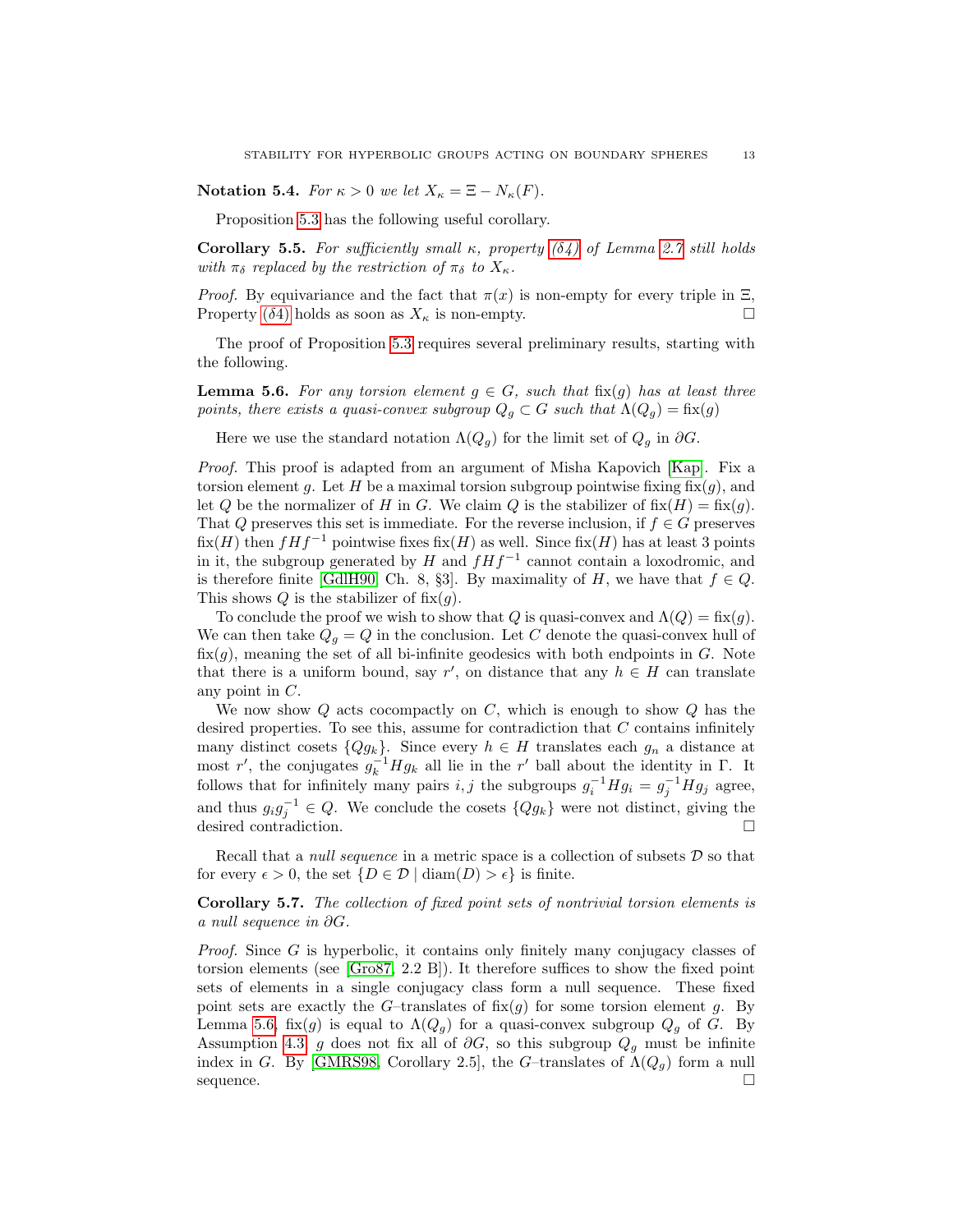<span id="page-13-0"></span>Proposition 5.8. F is a closed set with empty interior.

*Proof.* Let  $K \subset \Xi$  be an arbitrary compact set. By Corollary [5.7](#page-12-1) there are only finitely many elements g so that  $\text{diam}(\text{fix}(g)) \geq \text{minsep}(K)$ . There are therefore only finitely many nontrivial g so that K contains a triple of points in  $fix(g)$ . For each such g, the set  $f(x|g) \times f(x|g) \times f(x|g)$  intersects K in a closed subset with empty interior in Ξ. It follows that  $F \cap K$  is closed with empty interior. Since  $\Xi$ can be exhausted by compact sets, the conclusion follows.  $\Box$ 

We also need the following general result about closed sets with empty interior in compact metric spaces.

<span id="page-13-1"></span>**Lemma 5.9.** Let A be a compact metric space and  $C \subset A$  a closed subset with empty interior. Given any  $\epsilon > 0$ , there exists  $\kappa > 0$  so that  $A - N_{\kappa}(C)$  is  $\epsilon$ -dense in A.

*Proof.* Let  $d_A$  denote the metric on A. Since C has empty interior, for all  $x \in A$ there exists a point  $p_x \notin C$  with  $d_A(p_x, x) < \epsilon$ . Since A is compact, there is a finite collection  $x_1, \ldots, x_k$  so that the open  $\epsilon$ -balls  $B_{\epsilon}(p_{x_i})$  cover A. The set C is closed, so the distance  $d_A(p_{x_i}, C)$  is positive for each i. We let  $\kappa$  be half the minimum of the distances  $d_A(p_{x_i}, C)$ . Each  $x \in A$  is contained in one of the balls  $B_{\epsilon}(p_{x_i})$ , so the set  $\{p_{x_1}, \ldots, p_{x_k}\} \subset A - N_{\kappa}(C)$  is  $\epsilon$ -dense.

Proof of Proposition [5.3.](#page-11-2) By Proposition [5.8,](#page-13-0) F is closed with empty interior. Recall from Proposition [2.2](#page-3-3) that G acts properly discontinuously and cocompactly on Ξ. Thus  $F/G \subset \Xi/G$  is closed with empty interior and the proposition follows immediately from Lemma [5.9,](#page-13-1) taking  $A = \Xi/G$  and  $C = F/G$ .

5.1. Additional properties of  $X_{\kappa}$ . We establish some properties of the sets  $X_{\kappa} := \Xi - N_{\kappa}(F)$ . First we make the following observation, relevant to the application of Propositon [3.2.](#page-8-1)

**Lemma 5.10.** For any  $\kappa > 0$ , the group G acts properly, freely, and cocompactly by isometries on  $X_{\kappa}$ .

*Proof.* The group G already acts properly and cocompactly on X, and  $N_{\kappa}(F)$  is open and G–invariant, so G still acts properly and cocompactly on  $X_{\kappa}$ . The only points of  $\Xi$  with nontrivial stabilizer are in F, which has been removed.  $\square$ 

Next we give a technical refinement of Proposition [5.3,](#page-11-2) which is what we actually use in the next section.

<span id="page-13-2"></span>**Lemma 5.11.** Suppose we are given a compact set  $D \subset \Xi$ , and  $\epsilon'' < \epsilon' <$ minsep(D)/2. There exists  $\kappa > 0$  such that, for any  $(a, \theta, c) \in D$ , there exists c' so that  $d_{\text{vis}}(c, c') < \epsilon''$  and  $\{a\} \times B_{\epsilon'}(\theta) \times \{c'\}$  lies in the interior of  $X_{\kappa}$ .

We recall that minsep is defined in terms of the visual metric  $d_{\text{vis}}$ .

*Proof.* Let D' be a compact subset of  $\Xi$  containing  $B_{\epsilon'}(x) \times B_{\epsilon'}(y) \times B_{\epsilon'}(z)$  for all  $(x, y, z) \in D$ . Let F be the set of elements  $g \in G - \{e\}$  so that g fixes some triple in  $D'$ . By Corollary [5.7,](#page-12-1) the fixed point sets of torsion elements form a null sequence in ∂G. For each  $g \in F$ , we have diam(fix(g)) ≥ minsep(D') > 0, so F is finite. Let  $C = \bigcup \{\text{fix}(g) \mid g \in F\}$  be the union of these fixed sets in  $\partial G$ . Since C is a finite union of closed sets with empty interior, C is closed with empty interior.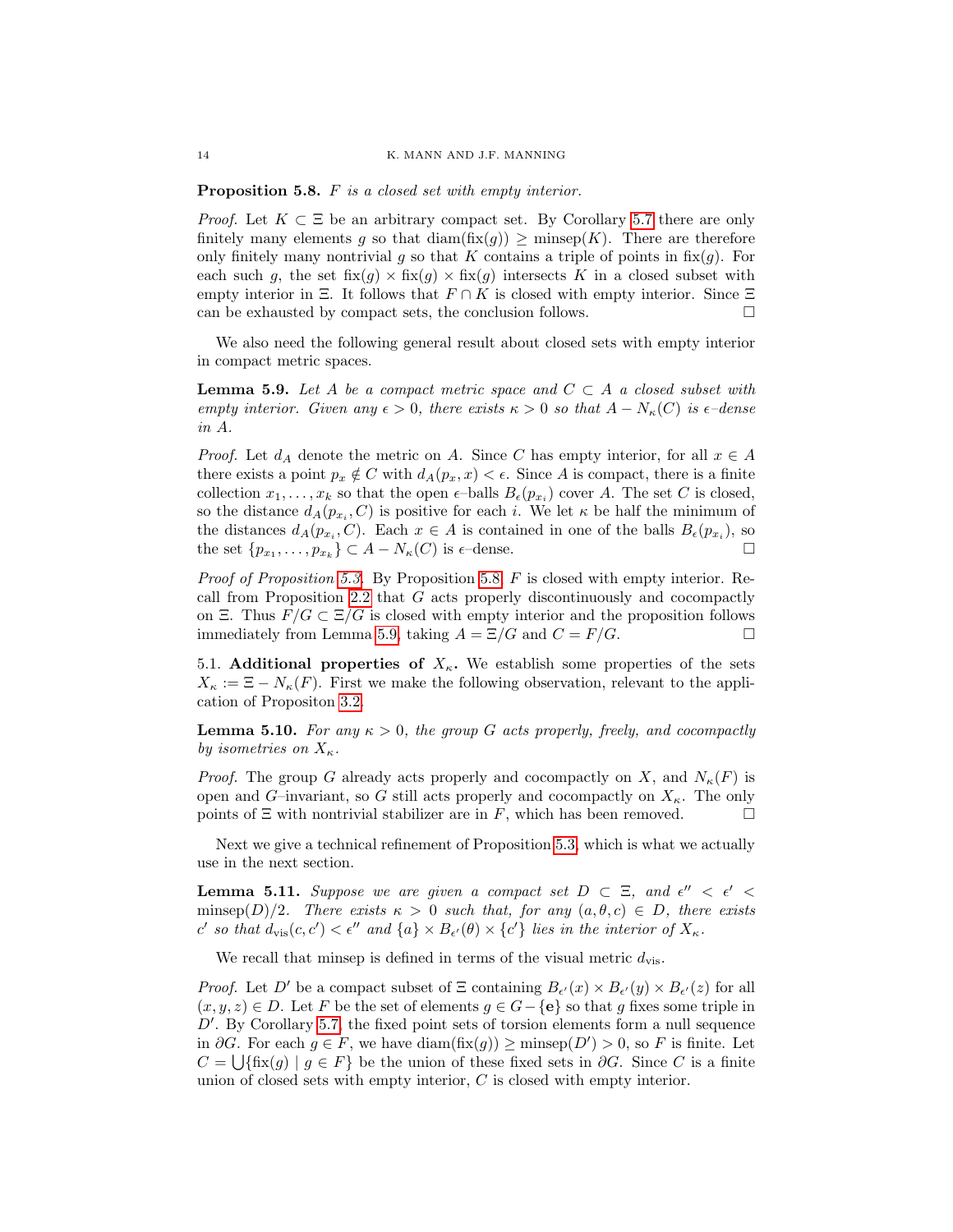By Lemma [5.9,](#page-13-1) we can choose a positive  $\lambda < \epsilon''$  such that  $\partial G - N_{\lambda}(C)$  is  $\epsilon''$ -dense in  $\partial G$ . Choose  $\kappa$  small enough so that  $N_{2\kappa}(F) \cap D'$  is a subset of the neighborhood of F of radius  $\lambda$  in the product visual metric on  $(\partial G)^3$ .

To verify this  $\kappa$  works, choose  $(a, \theta, c) \in D$ . Since  $\partial G - N_{\lambda}(C)$  is  $\epsilon''$ -dense, we can find  $c' \in \partial G - N_{\lambda}(C)$  with  $d_{\text{vis}}(c, c') < \epsilon''$ . We claim that  $\{a\} \times B_{\epsilon'}(\theta) \times \{c'\}$ is contained in  $\Xi - N_{2\kappa}(F)$ , and hence in the interior of  $X_{\kappa}$ . Indeed, for any  $b \in B_{\epsilon'}(\theta)$ , we have  $(a, b, c') \in D'$ . Suppose  $(x, y, z) \in F$  is a closest point of F to  $(a, b, c')$  in the product metric. If the visual distance between each coordinate of  $(x, y, z)$  and  $(a, b, c)$  were less than  $\lambda$ , which is less than  $\epsilon'$ , then we would have  $(x, y, z) \in D' \cap F$ . By our definition of C, this means that x, y, and z all belong to C. But the minimum distance from c' to a point of C is greater than  $\lambda$  by construction, so we conclude  $(a, b, c')$  lies outside the  $\lambda$ -neighborhood of F in the product metric, and hence outside  $N_{2\kappa}(F)$ .

Finally, we need a technical result which will come into play at the very end of the proof, when we show our semi-conjugacy is well-defined. To state it we need a definition.

**Definition 5.12** (κ path property). We say a compact  $D \subset \Xi$ , the  $\kappa$  path property if the following holds:

For each  $b \in \partial G$ , and pair of points  $(a, b, c)$  and  $(a', b, c')$  in D, there is a path  $a_t$  from a to a' and  $c'' \in \partial G$  such that  $(a_t, b, c'') \in D - N_{\kappa}(F)$  for all t.

<span id="page-14-0"></span>**Lemma 5.13.** For any compact set  $K \subset \Xi$ , there exists  $\kappa > 0$  and a compact set  $D \supset K$  so that D has the  $\kappa$  path property.

*Proof.* Fix a round metric  $d_{\text{rnd}}$  on  $\partial G = S^n$ . The collection

$$
C_m := \left\{ (a, b, c) \in \Xi \mid d_{\text{rnd}}(a, b) \ge \frac{1}{m}, \ d_{\text{rnd}}(a, c) \ge \frac{1}{m}, \ d_{\text{rnd}}(b, c) \ge \frac{1}{m} \right\}
$$

forms an exhaustion of  $\Xi$  by compact sets, so we may choose m sufficiently large so that  $K \subset C_m$  and the diameter of  $S^n$  in the round metric is larger than  $\frac{10}{m}$ .

Since  $D$  is compact, only finitely many elements of  $G$  fix a triple of points that meets D. Let  $C \subset S^n$  denote the union of these finitely many fixed sets; it is a closed subset of  $\partial G$  with empty interior.

By Lemma [5.9,](#page-13-1) there exists  $\lambda < \frac{1}{m}$  such that  $S<sup>n</sup> - N<sub>\lambda</sub>(C)$  is  $\frac{1}{m}$ -dense in  $S<sup>n</sup>$ (again, using the round metric). Consider a shortest length geodesic path with respect to the round metric on  $S<sup>n</sup>$  between a and a'. If this path does not meet the closed  $\frac{1}{m}$ -ball about b, then call this path  $a_t$ . Otherwise, modify this path by removing the segment that intersects the closed  $\frac{1}{m}$ -ball, replacing it with a path that lies on the boundary of this ball, and call the resulting path  $a_t$ . (We are here using our Assumption [4.4](#page-11-1) that  $n \geq 2$ .) In either case,  $a_t$  lies in the union of a radius  $\frac{1}{m}$  ball and a geodesic segment.

Since the diameter of  $S<sup>n</sup>$  in the chosen round metric is larger than  $\frac{10}{m}$ , we may find a point  $\hat{c} \in S^n$  that avoids both the  $\frac{2}{m}$ -neighborhood of this path  $a_t$  and the  $\frac{2}{m}$  neighborhood of b. Since  $S^n - N_\lambda(C)$  is  $\frac{1}{m}$ -dense, we may move this point a distance of at most  $\frac{1}{m}$  to find a point  $c'' \notin N_\lambda(C)$ . Thus we have,  $(a_t, b, c'') \in D$ for all  $t$ .

Finally, choose  $\kappa$  small enough so that any element of a triple in  $N_{\kappa}(F) \cap D$  lies within the  $\lambda$ -neighborhood (in the round metric) of some point of C. Note that this choice of  $\kappa$  only depends on D and  $\lambda$ , which both depended only on the set K. The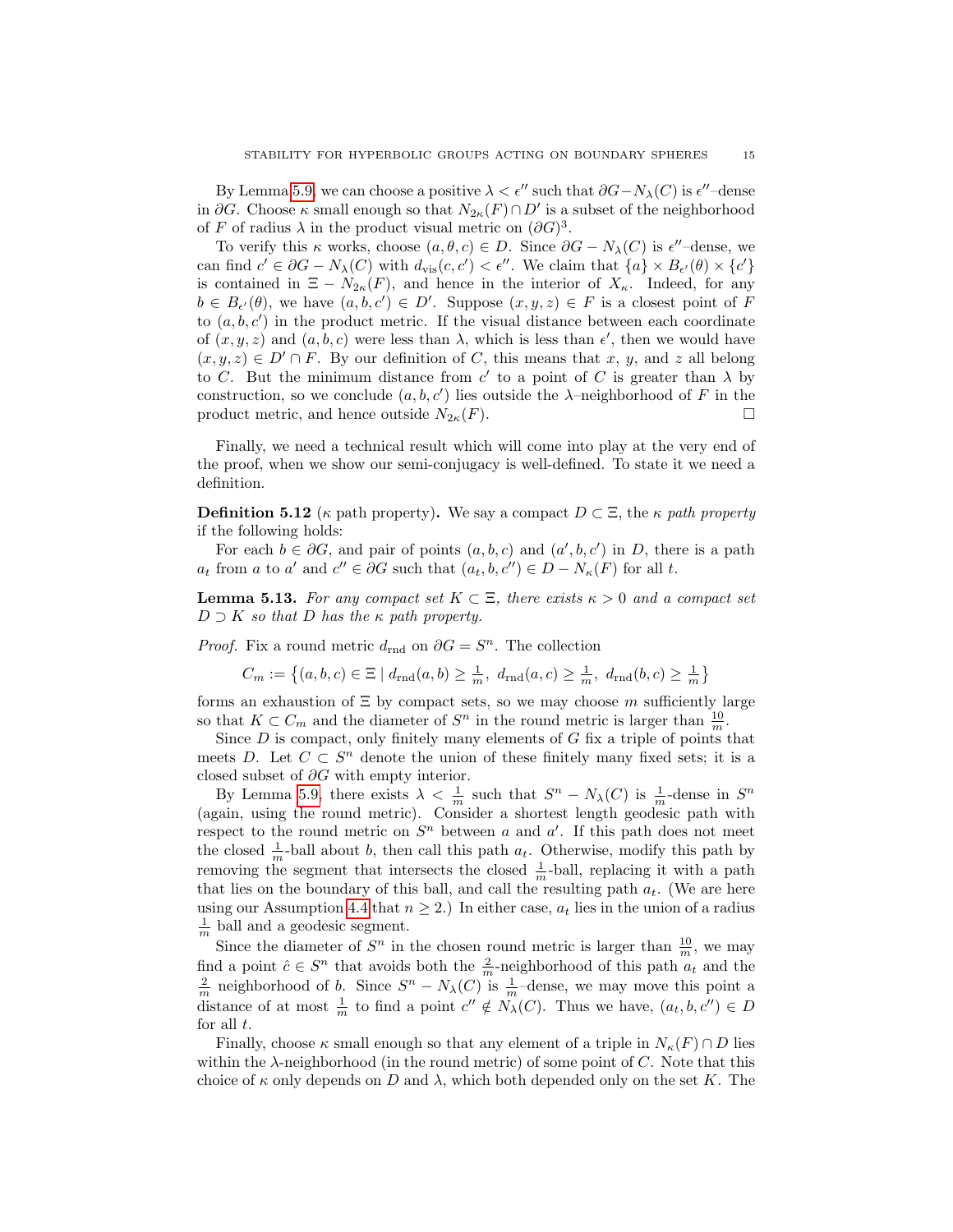point c'' was chosen so that  $c'' \notin N_\lambda(C)$ . Thus, we conclude that  $(a_t, b, c'') \notin N_\kappa(F)$ holds for all  $t$ , as desired.

 $\Box$ 

Note that even though  $d_{\text{vis}}$  and the round metric give the same topology on  $S<sup>n</sup>$ , the metric  $d_{\text{vis}}$  may be rather strange-looking. In particular  $d_{\text{vis}}$  is not Riemannian, so even very small balls with respect to  $d_{\text{vis}}$  may not be connected. This is the reason for the use of the round metric in the proof above.

#### 6. Nearby representations give quasi-geodesic partitions

<span id="page-15-0"></span>In this section we fix a constant  $\kappa$  to define a space  $X_{\kappa} \subset \Xi$  as in Section [5,](#page-11-0) and fix a neighborhood of  $\rho_0$ . Our goal is to show that every representation  $\rho$  in this neighborhood has  $\rho_0$  as a factor. In Section [6.2](#page-17-0) we show that representations in this neighborhood induce quasi-geodesic partitions of a section of  $X_{\kappa} \times \partial G \to X_{\kappa}$ . The endgame of the proof, carried out in Section [7,](#page-20-0) consists of using the endpoints of these quasi-geodesics to build a semi-conjugacy.

<span id="page-15-7"></span>6.1. Fixing a neighborhood of  $\rho_0$ . We first fix a neighborhood V of the identity in the set of continuous self-maps  $\partial G \to \partial G$ . By shrinking V if necessary, we may assume that V consists of degree one maps. There is some  $C_V > 0$  so that any map h satisfying the lower bound on Gromov products

<span id="page-15-1"></span>
$$
(\dagger) \qquad \forall x \in \partial G, \quad (h(x) \, | \, x)_{\mathbf{e}} > C_V
$$

lies in  $V$ .

In Definition [6.4](#page-16-0) we will specify a neighborhood  $\mathcal{U}(V)$  of  $\rho_0$  in Hom(G, Homeo( $\partial G$ )), ultimately showing that any  $\rho \in \mathcal{U}(V)$  is semiconjugate to  $\rho_0$  by a map h satisfying ([†](#page-15-1)). This is sufficient to prove Theorem [1.1.](#page-0-0)

To specify  $U(V)$  and set up the proof, we need to fix several intermediate constants and compact sets. Recall  $S$  denotes our chosen generating set for  $G$ .

Notation 6.1. Let  $H = \max\{2\delta, Q(3\delta)\} + 1$ , where  $Q(\cdot)$  is from Lemma [2.5.](#page-3-4)

<span id="page-15-5"></span>**Lemma 6.2.** There exist compact sets  $D_0 \subset D_{\frac{1}{2}} \subset D_1 \subset D_2$  in  $\Xi$  and positive constants  $\epsilon_2 \leq \epsilon_1$  and  $\kappa_0$  satisfying the following.

- (1)  $D_0$  contains  $\pi^{-1}(e)$ . (Hence  $GD_0 = \Xi$ .)
- <span id="page-15-2"></span>(2)  $D_{\frac{1}{2}} = \bigcup \{ gD_0 \mid g \in \mathcal{S} \cup \mathcal{S}^{-1} \cup \{e\} \}.$
- <span id="page-15-3"></span>(3)  $\epsilon_1 < \frac{1}{2}$  minsep( $D_{\frac{1}{2}}$ ).
- <span id="page-15-6"></span>(4)  $D_1$  contains  $B_{\epsilon_1}(x) \times B_{\epsilon_1}(y) \times B_{\epsilon_1}(z)$  for every  $(x, y, z) \in D_{\frac{1}{2}}$ .
- (5)  $D_1$  contains  $\pi^{-1}(B_R(e))$  where

<span id="page-15-8"></span><span id="page-15-4"></span>(\*\*)  $R > \max\{24H + 52\delta + \text{diam}(\pi(D_0)), C_V + 4H + 11\delta\}.$ 

- (6) For all  $\kappa < \kappa_0$ , the  $\kappa$  path property of Lemma [5.13](#page-14-0) holds for  $D_1$ ,
- (7)  $\epsilon_2 < \frac{1}{2}$  minsep(D<sub>1</sub>).
- (8)  $D_2$  contains  $B_{\epsilon_2}(x) \times B_{\epsilon_2}(y) \times B_{\epsilon_2}(z)$  for every  $(x, y, z) \in D_1$ .

The sets  $D_0$ ,  $D_1$ , and  $D_2$  play a major role in the rest of the proof. The set  $D_{\frac{1}{2}}$ will only appear in the last step.

*Proof.* We let  $D_0$  be a compact subset of  $\Xi$  containing  $\pi^{-1}(B_1(\mathbf{e}))$  and define  $D_{\frac{1}{2}}$ as in item [\(2\)](#page-15-2). We fix any positive  $\epsilon_1$  satisfying item [\(3\)](#page-15-3). Let  $K \subset \Xi$  be a compact set large enough to contain the union of  $\pi^{-1}(B_R(e))$ , where R is in equation (\*\*),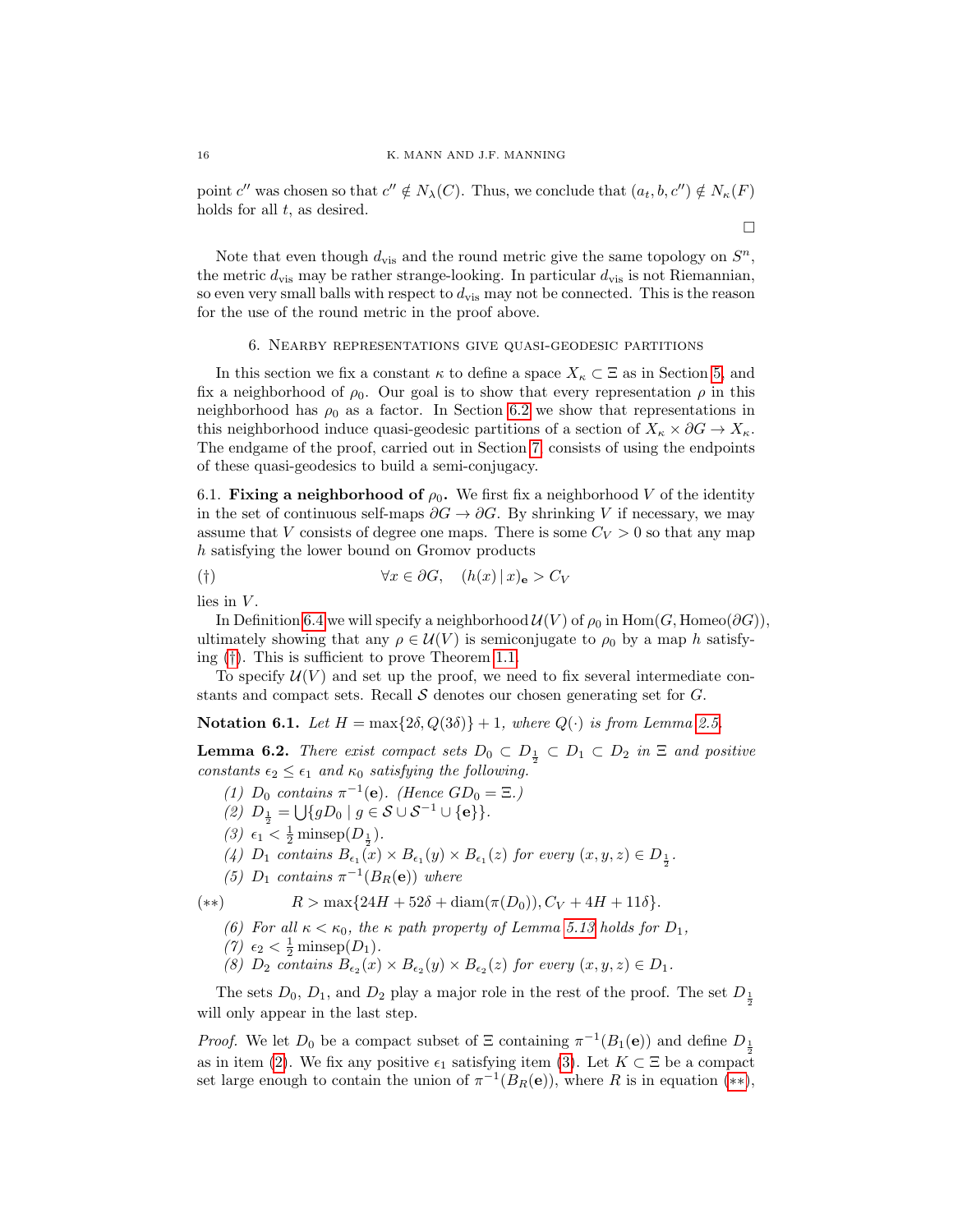as well as the union of the sets  $B_{\epsilon_1}(x) \times B_{\epsilon_1}(y) \times B_{\epsilon_1}(z)$  for every  $(x, y, z) \in D_{\frac{1}{2}}$ . Applying Lemma [5.13](#page-14-0) to K gives us a constant  $\kappa_0$  and set  $D_1$  containing K so that the  $\kappa_0$  path property holds for  $D_1$ ; note that by definition the  $\kappa$  path property remains true for any  $\kappa < \kappa_0$ , since  $N_{\kappa}(F) \subset N_{\kappa_0}(F)$ . Then take any  $\epsilon_2$  and  $D_2$  as described.

 $\Box$ 

<span id="page-16-1"></span>**Lemma 6.3.** There exists positive  $\epsilon < \frac{1}{2} \epsilon_2$  such that the following hold:

- <span id="page-16-4"></span>( $\epsilon$ 1) Any geodesic between points a, b with  $d_{\text{vis}}(a, b) \leq 2\epsilon$  has distance at least 10δ from  $\pi(D_2)$  (and hence from  $B_R(e)$ ).
- <span id="page-16-5"></span> $(\epsilon 2)$  For every  $p \in \partial G$ , there is a closed contractible set  $B_p$  so that

$$
B_{\epsilon}(p) \subset B_p \subset B_{\epsilon_2}(p).
$$

Proof. That the first condition can be met is a consequence of compactness. Indeed, by Lemma [2.6,](#page-4-6) the 10δ-neighborhood of the set  $\pi(D_2)$  is bounded in Γ, hence contained in some compact ball centered at e. Thus, there is a positive lower bound on the visual distance between the endpoints of any geodesic passing through that ball.

We now address the second condition. Since  $S<sup>n</sup>$  is compact, the visual and round metrics are uniformly equivalent. Thus there is a  $\mu > 0$  so that the round ball of radius  $2\mu$  about p is contained in  $B_{\epsilon_2}(p)$  for every  $p \in S^n$ , so we can take  $B_p$  to be the closed round  $\mu$ –ball. There is then some  $\epsilon > 0$  so that  $B_{\epsilon}(p) \subset B_p$  for every  $p.$ 

<span id="page-16-0"></span>**Definition 6.4** (The neighborhood  $U(V)$ ). Recall we fixed  $C_V > 0$  at the beginning of the subsection, see Equation ([†](#page-15-1)). Using this  $C_V$ , fix the compact sets  $D_0 \subset D_{\frac{1}{2}} \subset$  $D_1 \subset D_2 \subset \Xi$  and positive constants  $\epsilon < \epsilon_2 \leq \epsilon_1$  and  $\kappa_0$  satisfying the conclusions of Lemmas [6.2](#page-15-5) and [6.3](#page-16-1) above.

Fix some  $\kappa > 0$  satisfying

- (1)  $\kappa < \kappa_0$  and
- <span id="page-16-2"></span>(2) For any  $(a, c, \theta) \in D_1$ , there exists  $c' \in B_{\epsilon}(c)$  so that  $\{a\} \times B_{\epsilon_2}(\theta) \times \{c'\}$ lies in the interior of  $X_{\kappa}$ .

That such a  $\kappa$  exists follows by applying Lemma [5.11](#page-13-2) with  $D = D_1$ ,  $\epsilon' = \epsilon_2$ , and  $\epsilon'' = \epsilon$ . Note that  $\epsilon < \epsilon_2 < \text{minsep}(D_1)/2$ , so the hypotheses of that lemma are satisfied.

Define  $\mathcal{U}(V)$  to be a neighborhood of  $\rho_0$  in Hom(G, Homeo( $\partial G$ )) consisting of representations satisfying both of the following:

- <span id="page-16-6"></span>(3)  $d_{\text{vis}}(\rho(g), \rho_0(g)) < \epsilon$  for every  $g \in \mathcal{S} \cup \mathcal{S}^{-1}$ ; and
- <span id="page-16-3"></span>(4) the map  $f^{\rho}$  defined in Section [3,](#page-8-0) taking  $X = X_{\kappa}$ , has the property that  $f^{\rho}((D_2 \cap X) \times {\{\theta\}}) \subset B_{\epsilon}(\theta)$  for every  $\theta$ .

We now fix notation.

**Convention 6.5.** Fix some  $\rho \in \mathcal{U}(V)$ . Since  $\rho$  is fixed, we henceforth drop it from the notation, writing  $f = f^{\rho}$ . Since  $\kappa$  is also fixed, we also drop it from our notation when convenient, writing X for  $X_{\kappa}$ .

We keep this convention for the remainder of the work. Our eventual goal is to show that  $\rho_0$  is a factor of  $\rho$  via a semiconjugacy satisfying ([†](#page-15-1)). The reader will note that when  $F = \emptyset$ , then  $X = \Xi$ . (For example, this holds when G is torsion-free.)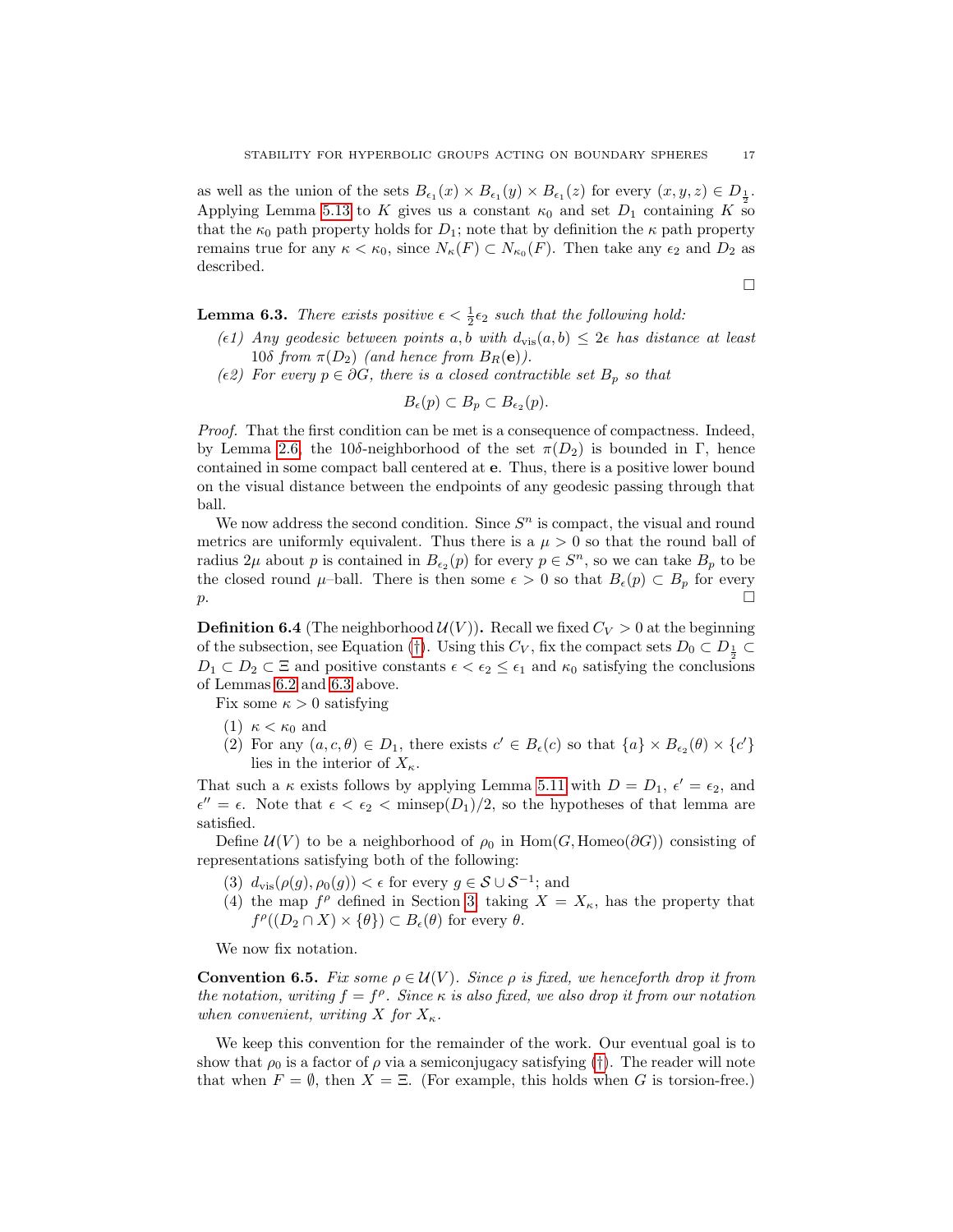It may be helpful on a first reading to keep this special case in mind, thinking of X as the space of distinct triples.

<span id="page-17-0"></span>6.2. A section partitioned into coarsely geodesic sets. We begin by describing a natural foliation on a section of  $\Xi \times \partial G \to \Xi$ . Let  $\sigma: \Xi \to (\Xi \times \partial G)$  be the section given by  $\sigma((a, b, c)) = ((a, b, c), b)$ . The image of  $\sigma$  has a topological foliation by leaves

$$
L_a := \{ ((a, b, c), b) \mid b, c \in \partial G - \{a\}, b \neq c \}.
$$

The leaves of this foliation are *coarsely geodesic* in the following sense. For any  $a \neq \theta$ , the set  $L_a \cap (\Xi \times {\theta})$  is the image in  $\sigma(\Xi)$  of a set whose projection to  $\Gamma$  is Hausdorff distance  $\delta$  from any geodesic joining a and  $\theta$ . The set  $L_a \cap (\Xi \times \{a\})$  is empty.

We will show that the sets

$$
L_a \cap f^{\rho}(X \times \{\theta\}) \subset \sigma(X)
$$

behave much like the sets  $L_a \cap (\Xi \times \{\theta\})$ , in the sense that for each a and  $\theta$  in  $\partial G$ , this set is either empty or looks "coarsely geodesic," meaning the projection of each nonempty set  $L_a \cap f^{\rho}(X \times {\theta})$  to the Cayley graph  $\Gamma$  lies at a uniformly bounded Hausdorff distance from a bi-infinite geodesic in Γ.

To formalize this, define  $\bar{\pi}$  on  $\sigma(X)$  by  $\bar{\pi} = \pi \circ \sigma^{-1}$ . It follows from the definition of  $\pi$  on sets that for  $Z \subset \sigma(X)$ , the set  $\bar{\pi}(Z)$  is equal to the union  $\bigcup_{z \in Z} \bar{\pi}(z)$ . Our goal for the section can now be restated:

<span id="page-17-2"></span>**Proposition 6.6.** For any  $(a, \theta) \in \partial G^2$ , either  $L_a \cap f^{\rho}(X \times {\{\theta\}})$  is empty, or  $\bar{\pi}(L_a \cap f^{\rho}(X \times {\{\theta\}}))$  is uniformly bounded Hausdorff distance from a bi-infinite qeodesic in  $\Gamma$  with one endpoint equal to a.

In fact, we eventually prove something slightly stronger (Proposition [6.11\)](#page-19-0), but the statement and proof requires some some set-up.

<span id="page-17-3"></span>Notation 6.7. For  $\theta \in \partial G$ , we let  $Y_{\theta} = f(X \times {\theta}) \subset X \times \partial G$ . For  $a, c, \theta \in \partial G$ , we let  $f_{a,c,\theta}$  denote the map  $x \mapsto f_{\theta}(a, x, c)$ . This map is defined on all points  $x \in \partial G$ such that  $(a, x, c) \in X$  and it is continuous on its domain of definition.

Recall  $L_a \cap (\Xi \times \{\theta\})$  is nonempty provided  $a \neq \theta$ . Our first lemma ensures that  $L_a \cap Y_\theta$  is nonempty provided a and  $\theta$  are far apart, as follows:

<span id="page-17-1"></span>**Lemma 6.8.** For any  $(a, \theta, c) \in D_1$ , the set  $L_a \cap Y_\theta$  is nonempty, and contains a point of the form  $((a, b_{\theta}, c'), b_{\theta})$  where  $b_{\theta} \in B_{\epsilon}(\theta)$ , and  $c' \in B_{\epsilon}(c)$ ; in particular we have  $(a, b_{\theta}, c') \in D_2 \cap X$ .

*Proof.* By Item [\(2\)](#page-16-2) of Definition [6.4,](#page-16-0) there exists a point  $c' \in B_{\epsilon}(c)$  such that  ${a} \times B_{\epsilon_2}(\theta) \times {c'} \subset X$ . Thus  $f_{a,c',\theta}$  is defined on  $B_{\epsilon_2}(\theta)$  and Definition [6.4](#page-16-0) item [\(4\)](#page-16-3) implies that  $f_{a,c',\theta}(B_{\epsilon_2}(\theta)) \subset B_{\epsilon}(\theta)$ . Lemma [6.3](#page-16-1) states that there exists a closed, contractible set  $B_{\theta}$  such that

$$
B_{\epsilon}(\theta) \subset B_{\theta} \subset B_{\epsilon_2}(\theta).
$$

Thus,

$$
f_{a,c',\theta}(B_{\theta}) \subset f_{a,c',\theta}(B_{\epsilon_2}(\theta)) \subset B_{\epsilon}(\theta) \subset B_{\theta}.
$$

By the Lefschetz fixed point theorem,  $f_{a,c',\theta}$  has a fixed point  $b_{\theta} \in B_{\epsilon}(\theta)$ , which means exactly that  $((a, b_\theta, c'), b_\theta) \in L_a \cap Y_\theta$ . Recall that  $\epsilon < \epsilon_2$ , so by our choice of sets and constants as in Lemma [6.2,](#page-15-5) we have also  $(a, b_{\theta}, c') \in D_2$ .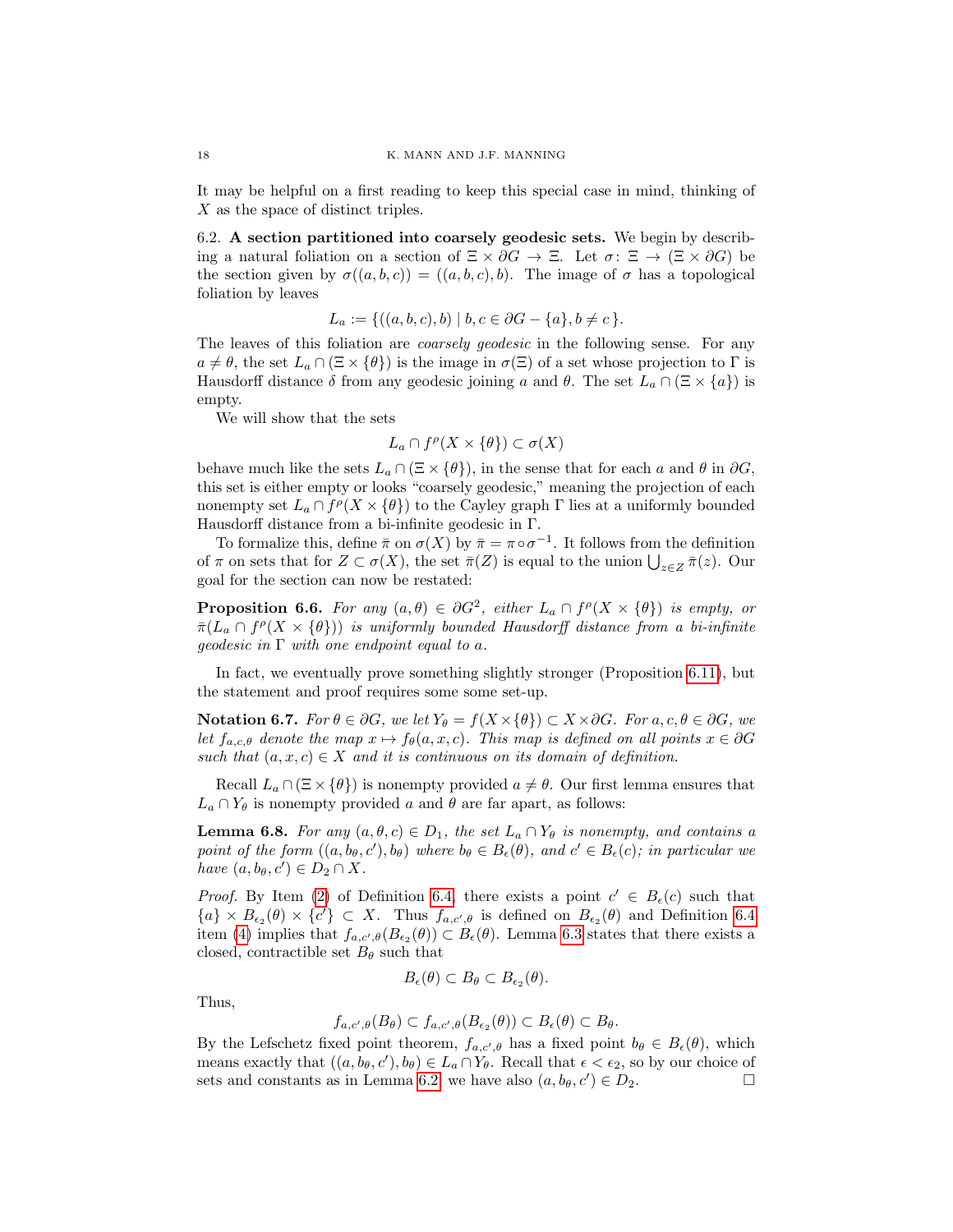## **Notation 6.9.** Going forward, we define  $S(a, \theta) := \bar{\pi}(L_a \cap Y_{\theta}) \subset \Gamma$

Our goal is to show that, whenever  $S(a, \theta)$  is nonempty, it is bounded Hausdorff distance from a bi-infinite geodesic with one endpoint equal to  $a$ . The following lemma gives a local estimate. Recall we have fixed  $H = \max\{2\delta, Q(3\delta)\} + 1$ , where  $Q(\cdot)$  is the function from Lemma [2.5.](#page-3-4)

<span id="page-18-0"></span>**Lemma 6.10.** Suppose there is a point  $((a, b_0, c_0), b_0)$  in  $\sigma(D_1) \cap L_a \cap Y_{\theta}$ . Let  $\gamma$ be a geodesic from a to  $b_0$  in  $\Gamma$ . Then

 $S(a, \theta) \cap B_R(\mathbf{e}) \subset N_H(\gamma)$ , and  $\gamma \cap B_R(\mathbf{e}) \subset N_H(S(a, \theta))$ .

*Proof.* For the first inclusion, suppose that p lies in  $S(a, \theta) \cap B_R(e)$ . Then, since  $D_1$  contains  $\pi^{-1}(B_R(e))$ , we have  $p \in \pi(f((D_1 \cap X) \times \{\theta\}) \cap L_a)$ . In particular, there exist  $b, c \in \partial G$ , such that all the following hold simultaneously:

- (1)  $p \in \pi(a, b, c)$ ,
- (2)  $(a, b, c) \in D_1 \cap X$ ,
- (3)  $f_{\theta}(a, b, c) = b$ .

Both  $(a, b, c)$  and  $(a, b_0, c_0)$  lie in  $(D_1 \cap X) \subset (D_2 \cap X)$ . By item [\(4\)](#page-16-3) in Definition [6.4,](#page-16-0) we conclude that  $b = f_{\theta}(a, b, c)$  and  $b_0 = f_{\theta}(a, b_0, c_0)$  both lie in  $B_{\epsilon}(\theta)$ . In particular  $d_{\text{vis}}(b, b_0) < 2\epsilon$ , so any geodesic from b to  $b_0$  misses  $B_R(e)$  by at least  $10\delta$ (Lemma [6.3.](#page-16-1) $(\epsilon 1)$ ). By  $\delta$ -slimness of ideal triangles this implies that if [a, b] is any geodesic joining a to b, then  $[a, b] \cap B_{R+8\delta}(\mathbf{e})$  lies in the δ–neighborhood of  $\gamma$  (the geodesic joining a to  $b_0$ ). By definition of  $\pi$ , the point p lies within  $\delta$  of a point on [a, b] which is at most  $R + \delta$  from e, so lies within  $2\delta$  of  $\gamma$ . This shows the first inclusion.

For the second inclusion suppose that  $p \in \gamma \cap B_R(e)$ . By assumption ( $\delta$ [5\)](#page-4-4) on δ, there is some c so that  $p \in \pi(a, b_0, c)$ . Since  $D_1$  contains  $\pi^{-1}(B_R(e))$ , we have  $(a, b_0, c) \in D_1$ .

By Item [\(2\)](#page-16-2) of Definition [6.4,](#page-16-0) there exists  $c' \in B_{\epsilon}(c)$  such that

$$
\{a\} \times B_{\epsilon_2}(b_0) \times \{c'\} \subset (X \cap D_2).
$$

Let  $B = B_{\theta}$  be the contractible set from Lemma [6.3.](#page-16-1)( $\epsilon$ [2\).](#page-16-5) This set contains  $B_{\epsilon}(\theta)$ , so in particular  $b_0 \in B$ . We have  $\{a\} \times B \times \{c'\} \subset X \cap D_2$ , so as in the proof of Lemma [6.8,](#page-17-1)  $f_{\theta}$  induces a map  $f_{a,c',\theta}$ :  $B \to B_{\epsilon}(\theta) \subset B$ , and  $f_{a,c',\theta}$  fixes some  $b' \in B_{\epsilon}(\theta) \subset B_{2\epsilon}(b_0)$ . The point  $((a, b', c'), b')$  is therefore in  $L_a \cap Y_{\theta}$ , so  $\pi(a, b', c')$ is a subset of  $S(a, \theta)$ . Let  $q \in \pi(a, b', c')$ . See Figure [1.](#page-19-1)

We claim q is close to p. To see this, we first show p is within  $2\delta$  of any geodesic from a to b'. Fix such a geodesic  $[a, b']$ , and geodesics  $[b_0, b']$  and  $[b_0, a]$ . Since  $p \in B_R(e)$ , it lies distance at least 10 $\delta$  from any point on  $[b_0, b]$ . Also we have that p lies within  $\delta$  of some point on  $[b_0, a]$ , so by  $\delta$ -thinness, p is distance at most  $2\delta$ from a point on  $[a, b']$ .

Repeating this argument with c' in place of b' shows that p is within  $2\delta$  of any geodesic from a to c'. A slight modification shows that p is within  $3\delta$  of any geodesic  $[b', c']$ , as follows: Considering a quadrilateral with sides  $[b_0, c]$ ,  $[c, c']$ ,  $[b', c']$ and  $[b_0, b']$ , we know that p is within  $\delta$  of some point on  $[b_0, c]$  and this must lie within  $2\delta$  of a point on  $[b', c']$  since the other two sides are each distance at least 10δ from p. Thus,  $p \in \pi_{3\delta}(a, b', c')$ , and of course q lies in this set as well.

By Lemma [2.5,](#page-3-4)  $\pi_{3\delta}(a, b, c)$  has diameter at most  $Q(3\delta)$ . In particular  $d_{\Gamma}(p, q) \leq$  $Q(3\delta)$ . Since  $q \in S(a, \theta)$ , this shows the second inclusion.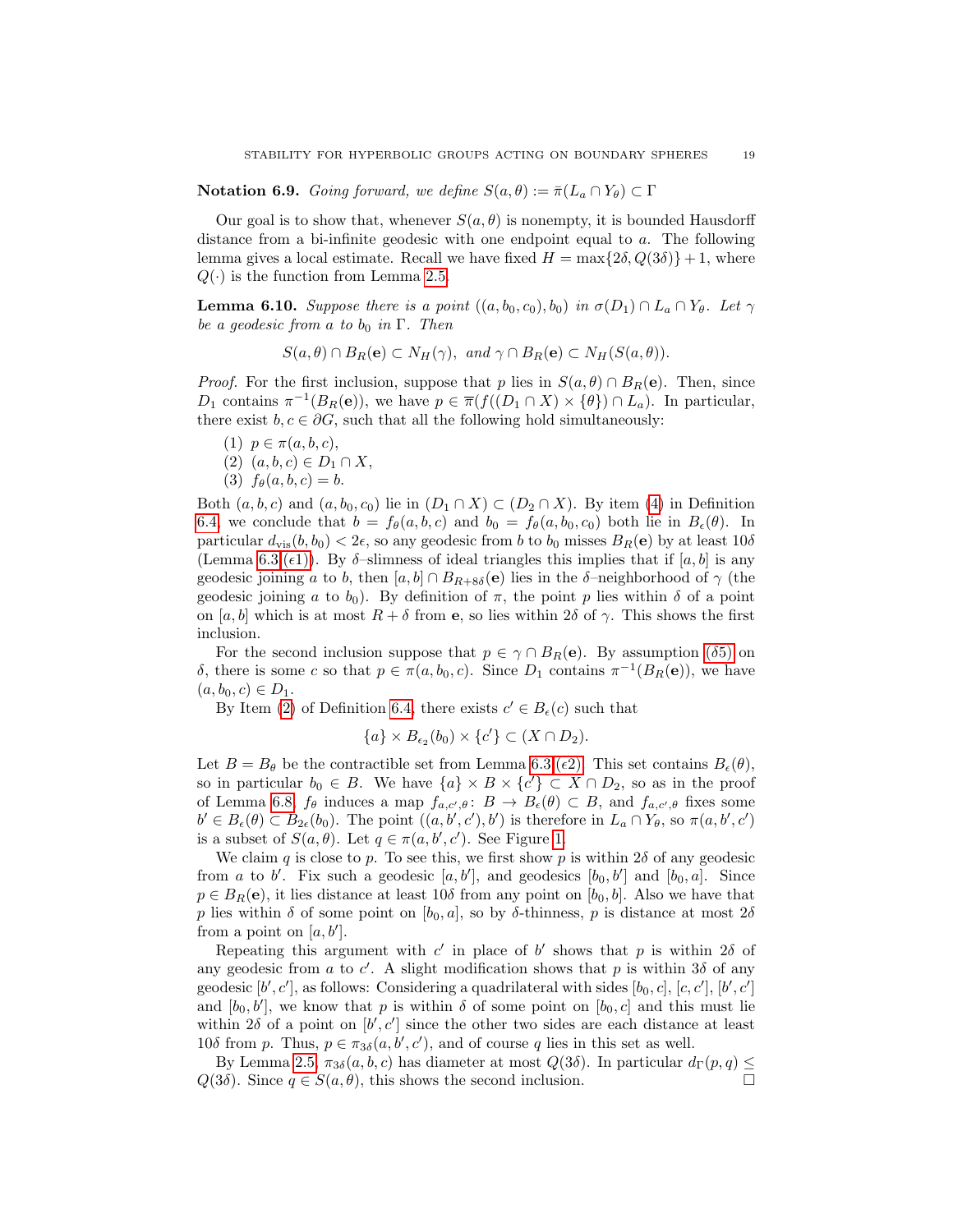

<span id="page-19-1"></span>FIGURE 1.  $p \in \pi(a, b, c)$  is close to any point q of  $\pi(a, b', c')$ 

We will now combine this work with Lemma [2.12](#page-6-0) to prove Proposition [6.6.](#page-17-2) We will actually prove the following slightly stronger statement.

<span id="page-19-0"></span>**Proposition 6.11.** If  $S(a, \theta) \neq \emptyset$ , then  $S(a, \theta)$  is Hausdorff distance less than  $3H + 6\delta + 1$  from a geodesic  $\gamma$  with one endpoint at a.

If in addition  $L_a \cap Y_\theta \cap \sigma(D_0)$  is non-empty, then  $\gamma$  joins a to a point  $e^+$  so that  $(e^+ | \theta)_e \ge R - (4H + 11\delta).$ 

*Proof.* We first verify the hypotheses of Lemma [2.12](#page-6-0) for the set  $S = S(a, \theta) \cap G$ . (Recall that G is canonically identified with the vertices of  $\Gamma$ .) By Corollary [5.5,](#page-12-2)  $π$  is surjective, so for each  $s ∈ S$  we can choose some  $b_s, c_s$  so that  $σ(a, b_s, c_s) ∈$  $L_a \cap Y_\theta$  and  $s \in \pi(a, b_s, c_s)$ . Since  $\pi^{-1}(e) \subset D_0$ , the point  $\sigma(a, b_s, c_s)$  lies in  $\sigma(s \cdot D_0) \cap L_a \cap Y_{\theta}$ . Left translating by  $s^{-1}$ , we have

$$
(s^{-1}a, s^{-1}b_s, s^{-1}c_s) \in \sigma(D_0) \cap L_{s^{-1}a} \cap Y_{\rho(s^{-1})\theta}.
$$

Let  $\hat{\gamma}_s$  be any bi-infinite geodesic from  $s^{-1}a$  to  $s^{-1}b_s$ . Lemma [6.10](#page-18-0) implies

$$
s^{-1}S \cap B_R(\mathbf{e}) \subset N_H(\hat{\gamma}_s), \text{ and } \hat{\gamma}_s \cap B_R(\mathbf{e}) \subset N_H(S).
$$

Setting  $\gamma_s$  equal to  $s \cdot \hat{\gamma}_s$ , we find that

$$
S \cap B_R(s) \subset N_H(\gamma_s), \text{ and } \gamma_s \cap B_R(s) \subset N_H(S).
$$

Now fix any  $\frac{R}{4}$ -connected component  $S_0$  of S so that we may apply Lemma [2.12.](#page-6-0) (We will see later that S is  $\frac{R}{4}$ -connected, so in fact  $S_0 = S$ .) The paragraph above shows that all the hypotheses of Lemma [2.12](#page-6-0) hold for  $S_0$  so we conclude that there is a bi-infinite geodesic  $\gamma$  with  $d_{\text{Haus}}(\gamma, S_0) \leq 3H + 6\delta$ .

We next claim that one of the endpoints of  $\gamma$  is a. We argue by contradiction. Using  $\delta$ -slimness of ideal triangles, there is a point  $p \in \gamma$  so that p is within  $2\delta$ of any geodesic joining a to any endpoint of  $\gamma$ . Since  $S_0$  is Hausdorff distance at most  $3H + 6\delta$  from  $\gamma$ , there is some  $s \in S_0$  so that  $d_{\Gamma}(s, p) \leq 3H + 6\delta$ . Now  $\gamma_s$  has an endpoint at a, and we have  $\gamma_s \cap B_R(s) \subset N_H(S)$ . From the inclusions  $S \cap B_R(s) \subset N_H(\gamma_s)$ , and  $\gamma_s \cap B_R(s) \subset N_H(S)$  and the inequality  $6H < \frac{R}{4}$ , we conclude that  $N_H(\gamma_s) \cap S \subset S_0$ . Choosing  $x \in \gamma_s$  at distance  $\frac{R}{2}$  from s, in the direction of a, we find some point  $s' \in S_0$  with  $d_{\Gamma}(x, s') \leq H$ . See Figure [2](#page-20-1) for a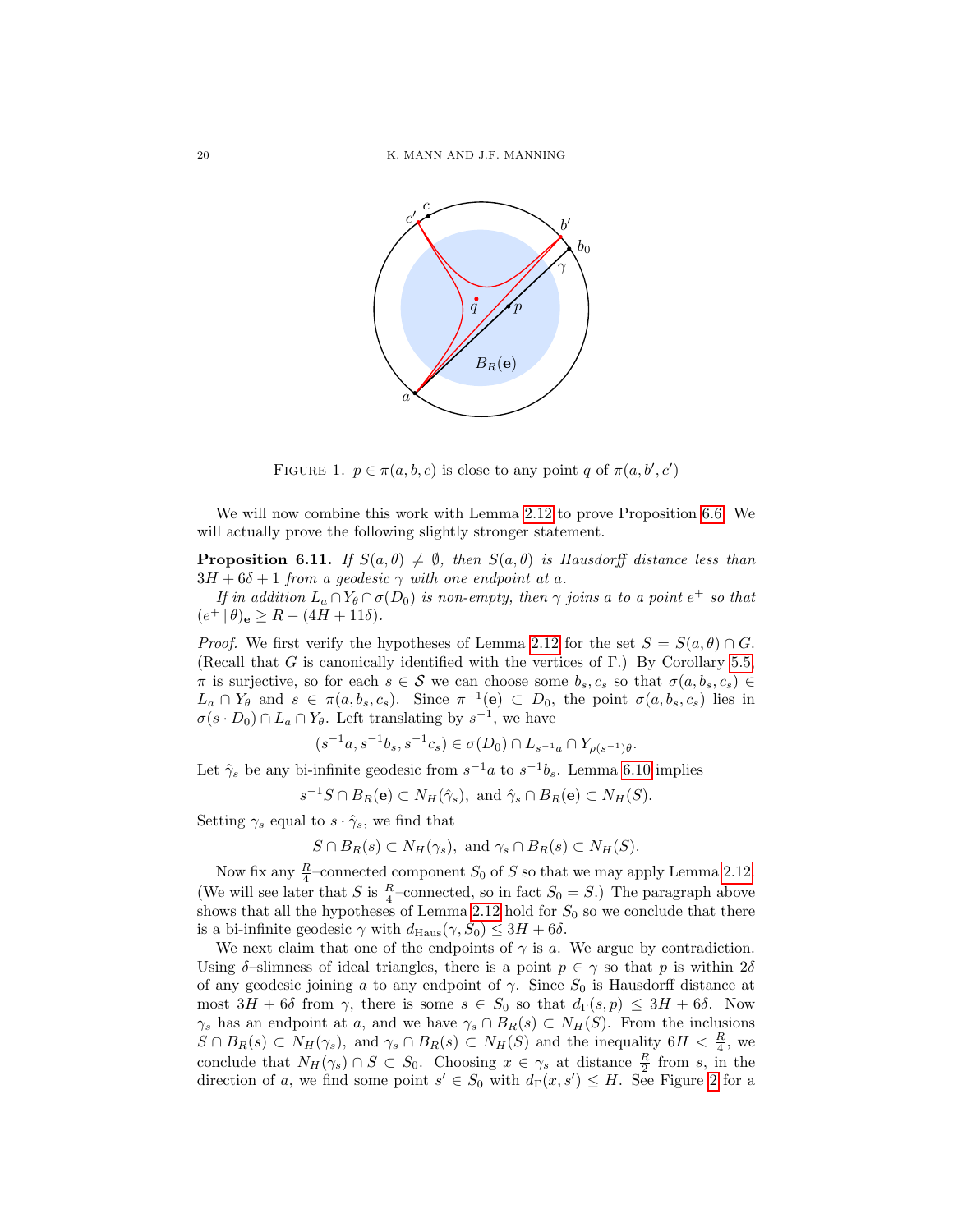

<span id="page-20-1"></span>FIGURE 2.  $\gamma$  and  $\gamma_s$  should both be close to  $S_0$  on the shaded region  $B_R(s)$ , giving a contradiction if a is not an endpoint of  $\gamma$ .

schematic. By repeated applications of the triangle inequality, one can easily show that this s' is further than  $3H + 6\delta$  from  $\gamma$ , a contradiction.

We now argue that  $S = S_0$ . To see this, suppose that  $S_1$  were some other component. We may apply the same argument to  $S_1$  to produce a bi-infinite geodesic  $\gamma_1$ . The geodesics  $\gamma$  and  $\gamma_1$  share an endpoint a, and so contain points within  $\delta$  of one another. This implies that  $S_0$  and  $S_1$  contain points within  $6H + 13\delta < \frac{R}{4}$  of one another, so they cannot be different  $\frac{R}{4}$ –connected components.

We have established the first conclusion, since  $d_{\text{Haus}}(S, S(a, \theta)) \leq 1$ .

Now we suppose that  $s \in S$  is in  $\bar{\pi}(\sigma(D_0) \cap L_a \cap Y_{\theta})$ . By Lemma [6.8,](#page-17-1) we may take s to be in  $\bar{\pi}((a, b, c), b)$  for some  $b \in B_{\epsilon}(\theta)$ . We can therefore take  $\gamma_s$  in the first part of this argument to be a geodesic joining  $a$  to  $b$ . The second conclusion of Lemma [2.12](#page-6-0) implies that  $(e^+ | b)_s \geq R - (4H + 10\delta)$ , where  $e^+$  is the endpoint of  $\gamma$  which is not equal to a. We thus have

$$
(e^+ | b)_{\mathbf{e}} \ge (e^+ | b)_s - d_{\Gamma}(\mathbf{e}, s)
$$
  
\n
$$
\ge (e^+ | b)_s - \operatorname{diam}(\pi(D_0))
$$
  
\n
$$
\ge R - (4H + 10\delta)
$$

The first condition on  $\epsilon$  in Lemma [6.3](#page-16-1) implies that  $(b | \theta)_e \geq R$ . We have

$$
(e^+ | \theta)_\mathbf{e} \ge \min\{(e^+ | b)_\mathbf{e}, (b | \theta)_\mathbf{e}\} - \delta
$$
  
 
$$
\ge R - (4H + 11\delta),
$$

<span id="page-20-0"></span>establishing the last claim of the Proposition.

#### 7. The endpoint map

To summarize the results of the previous section, for each pair  $a, \theta \in \partial G \times \partial G$ so that  $L_a \cap Y_\theta \neq \emptyset$ , there is a geodesic in  $\Gamma$  at (uniformly) bounded Hausdorff distance from  $S(a, \theta) = \overline{\pi}(L_a \cap Y_{\theta})$ , with one endpoint equal to a. Say this geodesic is shadowed by  $S(a, \theta)$ , and orient it so that the negative endpoint is a. Any two bi-infinite geodesics shadowed by  $S(a, \theta)$  are bounded Hausdorff distance from each other, so they have the same endpoints in  $\partial G$ . This gives us positive and negative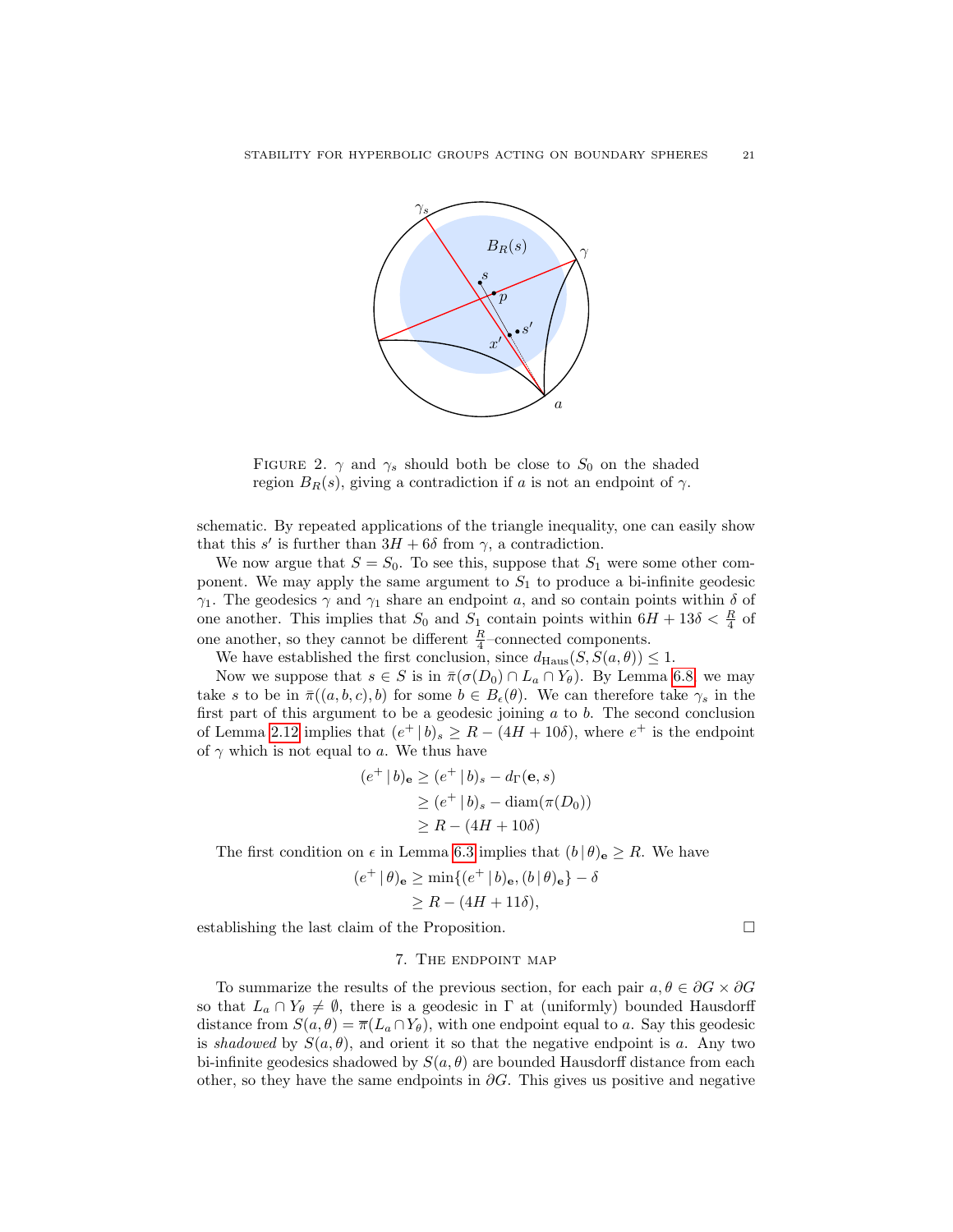"endpoint maps"  $e^+$  and  $e^-$  assigning to each pair  $(a, \theta)$  where  $L_a \cap Y_{\theta} \neq \emptyset$  the positive and negative endpoints of the shadowed geodesic. For any such  $(a, \theta)$ , we have  $e^-(a, \theta) = a$  and  $e^+(a, \theta) \neq a$ . Furthermore, the equivariance property in Proposition [3.2](#page-8-1) implies that for any  $g \in G$ , we have

<span id="page-21-2"></span>
$$
gS(a, \theta) = S(ga, \rho(g)\theta) = \overline{\pi}(L_{ga} \cap Y_{\rho(g)\theta}).
$$

This implies the following equivariance of the positive endpoint map.

(12) 
$$
g \cdot e^+(a,\theta) = e^+(ga,\rho(g)\theta).
$$

Here and in what follows, we will frequently omit  $\rho_0$  from the notation when it is clear that we are referring to the natural action of G on its boundary. Thus, we will write ga rather than  $\rho_0(g)a$  when a is a boundary point. For  $x \in X$ , we also write gx for its image under the standard action of  $g \in G$  on  $X \subset \Xi$ .

We will first establish continuity of the positive endpoint map on a large set, then use it to define a semi-conjugacy.

### 7.1. Continuity.

<span id="page-21-0"></span>**Proposition 7.1** (Continuity in  $a, \theta$  over  $D_1$ ). Suppose  $a_0, \theta_0 \in \partial G \times \partial G$  is such that there exists c with  $(a_0, \theta_0, c) \in D_1$ . Then the map  $(a, \theta) \mapsto e^+(a, \theta)$  is continuous at  $(a_0, \theta_0)$ .

Proposition [7.1](#page-21-0) will be a quick consequence of the following technical lemma.

<span id="page-21-1"></span>**Lemma 7.2.** Suppose  $L_{a_0} \cap Y_{\theta_0}$  is nonempty. For any  $r > 0$ , there is a neighborhood  $N = N(r)$  of  $(a_0, \theta_0) \in \partial G \times \partial G$  so that if  $(a, \theta) \in N$ , then  $B_r(\mathbf{e}) \cap S(a_0, \theta_0)$  lies in the diam $(\pi(D_1))$ –neighborhood of  $S(a, \theta)$ .

The main idea behind the proof of Lemma [7.2](#page-21-1) comes from the proof of Lemma [6.8,](#page-17-1) and the fact that the fixed point property used there is stable under small perturbations of the map  $f_{a,c,\theta}$ .

*Proof of Lemma [7.2.](#page-21-1)* If  $B_r(e) \cap S(a_0, \theta_0)$  is empty there is nothing to show, so we suppose  $B_r(\mathbf{e}) \cap S(a_0, \theta_0)$  is non-empty. Let  $K \subset X$  be the closure of  $\pi^{-1}(B_r(\mathbf{e}))$ .

Recall from Notation [6.7](#page-17-3) that  $f_{a,c,\theta}$  denotes the map  $x \mapsto f_{\theta}(a, x, c)$ , and recall thatl  $D_0 \subset D_1$  has the following properties

- (1)  $X \subset GD_0$
- (2) For any  $(a, b, c) \in D_0$ , the set  $B_{\epsilon_1}(a) \times B_{\epsilon_1}(b) \times B_{\epsilon_1}(c)$  is contained in  $D_1$ . (See Lemma [6.2.](#page-15-5)[\(4\)](#page-15-6).)

Recall also that  $\epsilon_1 > \epsilon_2 > 2\epsilon$ .

We cover  $\sigma(K) \cap (L_{a_0} \cap Y_{\theta_0})$  with translates of  $D_0$ , as follows. Since K is compact, there are finitely many elements  $g_1, g_2, \ldots g_k \in G$  so that

$$
\sigma(K) \cap (L_{a_0} \cap Y_{\theta_0}) \subset \bigcup_{i=1}^k \sigma(g_i D_0).
$$

By deleting elements from the list if necessary we may assume

$$
\sigma(g_i D_0) \cap (L_{a_0} \cap Y_{\theta_0}) \neq \emptyset
$$

for each i.

Our next goal is to show that, for each  $i$ , the projection of the larger translate  $g_iD_1$  to the Cayley graph contains a point of  $S(a, \theta)$ , provided that  $(a, \theta)$  is chosen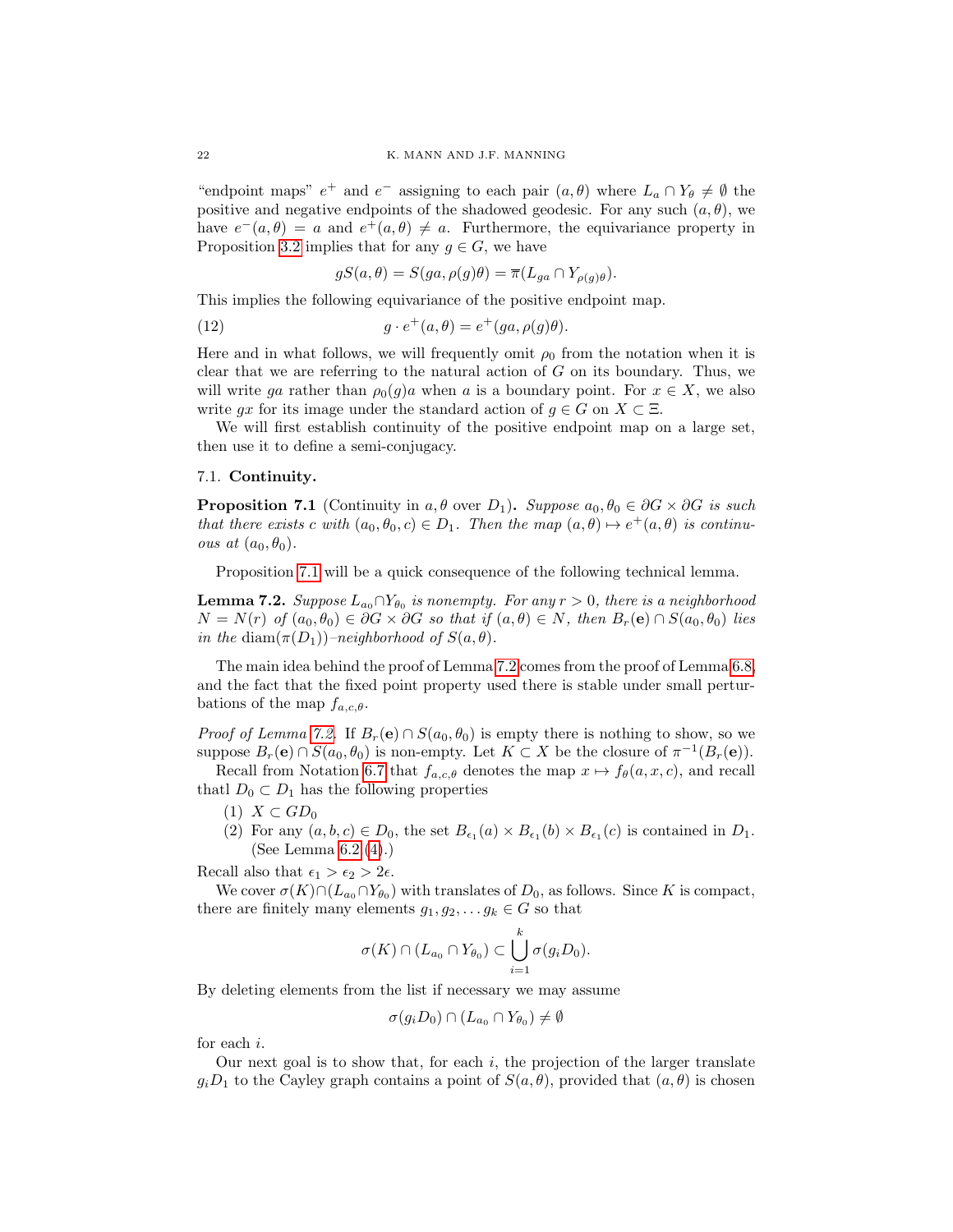close enough to  $(a_0, \theta_0)$ . Here "close enough" depends on the set K and hence on the constant r.

Translating back to  $D_0$ , for each i we have  $\sigma(D_0) \cap \left( L_{g_i^{-1}a_0} \cap Y_{\rho(g_i)^{-1}\theta_0} \right) \neq \emptyset$ . Let  $b_i, c_i \in \partial G$  be such that

$$
((g_i^{-1}a_0,b_i,c_i),b_i)\in \sigma(D_0)\cap \left(L_{g_i^{-1}a_0}\cap Y_{\rho(g_i)^{-1}\theta_0}\right).
$$

Because  $(g_i^{-1}a_0, b_i, c_i) \in D_0 \subset D_2$ , Definition [6.4](#page-16-0) [\(4\)](#page-16-3) implies that

$$
b_i = f_{\rho(g_i)^{-1}\theta_0}(g_i^{-1}a_0, b_i, c_i) \in B_{\epsilon}(\rho(g_i)^{-1}\theta_0).
$$

hence,  $d_{\text{vis}}(b_i, \rho(g_i)^{-1}\theta_0) < \epsilon$ , and so  $(g_i^{-1}a_0, \rho(g_i)^{-1}\theta_0, c_i) \in D_1$ .

Let  $p_i = \rho(g_i)^{-1}\theta_0$ . By Item [2](#page-16-2) of Definition [6.4,](#page-16-0) there is some s  $c'_i \in B_{\epsilon}(c_i)$  so that  $\{a_i\} \times B_{\epsilon_2}(p_i) \times \{c'_i\}$  lies in the interior of X. Furthermore by Lemma [6.3.](#page-16-1) $((\epsilon 2))$  $((\epsilon 2))$ there is a closed contractible set  $B_{p_i} \subset \partial G$  with  $B_{\epsilon}(p_i) \subset B_{p_i} \subset B_{\epsilon_2}(p_i)$ , and

$$
f_{g_i^{-1}a_0,c_i',p_i}(B_{\epsilon_2}(p_i)) \subset B_{\epsilon}(p_i),
$$

so  $f_{g_i^{-1}a_0,c'_i,p_i}$  has a fixed point in  $B_{\epsilon}(p_i)$ . The property of taking the compact set  $B_{p_i}$  into the open ball  $B_{\epsilon}(p_i)$  is open (in the compact-open topology on continuous maps), so also holds for any map sufficiently close to  $f_{g_i^{-1}a_0,c_i',p_i}$ , provided the map is defined on  $B_{p_i}$ . Recall that the domain of definition of  $f_{x,y,z}$  is the set  $\{w \mid (x, w, z) \in X\}$ . Thus, if a function  $f_{x,y,z}$  is defined on a set  $\{x\} \times B_{\epsilon_2}(p_i) \times \{z\}$ contained in the *interior* of X, and  $B_{\epsilon_2}(p_i) \supset B_{p_i}$ , then for all sufficiently close  $x', y', z'$  the function  $f_{x', y', z'}$  will be defined on  $B_{p_i}$  as well. Additionally, the functions  $f_{x,y,z}$  vary continuously in the arguments  $(x, y, z)$ . Thus, we may take a neighborhood  $N_i$  of  $(a_0, \theta_0)$  such that for each  $(a, \theta) \in N_i$ ,

- (1) the map  $f_{g_i^{-1}a,c'_i,\rho(g_i)^{-1}\theta}$  is defined on  $B_{p_i}$
- (2) the map  $f_{g_i^{-1}a,c'_i,\rho(g_i)^{-1}\theta}$  has a fixed point contained in  $B_{\epsilon}(p_i)$ ; and
- (3)  $d_{\text{vis}}(g_i^{-1}a, g_i^{-1}a_0) < \epsilon_1$ .

Set  $N = \bigcap_{i=1}^k N_i$ . Thus, for any  $(a, \theta) \in N$ , each of the sets  $L_{g_i^{-1}(a)} \cap Y_{\rho(g_i)^{-1}\theta}$ contains a point  $\sigma(g_i^{-1}a, z_i, c'_i)$  where  $z_i \in B_{\epsilon}(p_i)$ . In particular, we have

$$
d_{\text{vis}}(g_i^{-1}a, g_i^{-1}a_0) < \epsilon_1 \text{ and}
$$
\n
$$
d_{\text{vis}}(z_i, b_i) \le 2\epsilon < \epsilon_1.
$$

Since  $(g_i^{-1}a_0, b_i, c_i) \in D_0$ , this means that  $(g_i^{-1}a, z_i, c'_i) \in D_1$ . Multiplying on the left by  $g_i$ , we obtain  $(a, g_i z_i, g_i c'_i) \in g_i D_1$  and  $\sigma(a, g_i z_i, g_i c'_i) \in L_a \cap Y_{\theta}$ , so the intersection

$$
\sigma(g_i D_1) \cap (L_a \cap Y_\theta)
$$

is non-empty for each of the elements  $g_i$ . Projecting to the Cayley graph, we have  $B_r(\mathbf{e}) \cap S(a_0, \theta_0)$  contained in the diam $(\pi(D_1))$ –neighborhood of  $S(a, \theta)$ , which proves the lemma.  $\Box$ 

*Proof of Proposition [7.1](#page-21-0) from Lemma [7.2.](#page-21-1)* Suppose  $(a_0, \theta_0) \in \partial G \times \partial G$  is such that there exists c with  $(a_0, \theta_0, c) \in D_1$ . Then by Lemma [6.8,](#page-17-1)  $L_{a_0} \cap Y_{\theta_0}$  contains a point of  $\sigma(D_2)$ , so is nonempty. Lemma [7.2](#page-21-1) states that, given  $r > 0$ , there is a neighborhood N of  $(a_0, \theta_0)$  so that if  $(a, \theta) \in N$ , then  $B_r(e) \cap S(a_0, \theta_0)$  lies in the diam( $\pi(D_1)$ )–neighborhood of  $S(a, \theta)$ . By Proposition [6.11](#page-19-0) both  $S(a_0, \theta_0)$  and  $S(a, \theta)$  are Hausdorff distance at most  $3H + 6\delta + 1$  from some bi-infinite geodesic, so these geodesics will  $2(3H + 6\delta + 1) + \text{diam}(\pi(D_1))$  fellow-travel each other over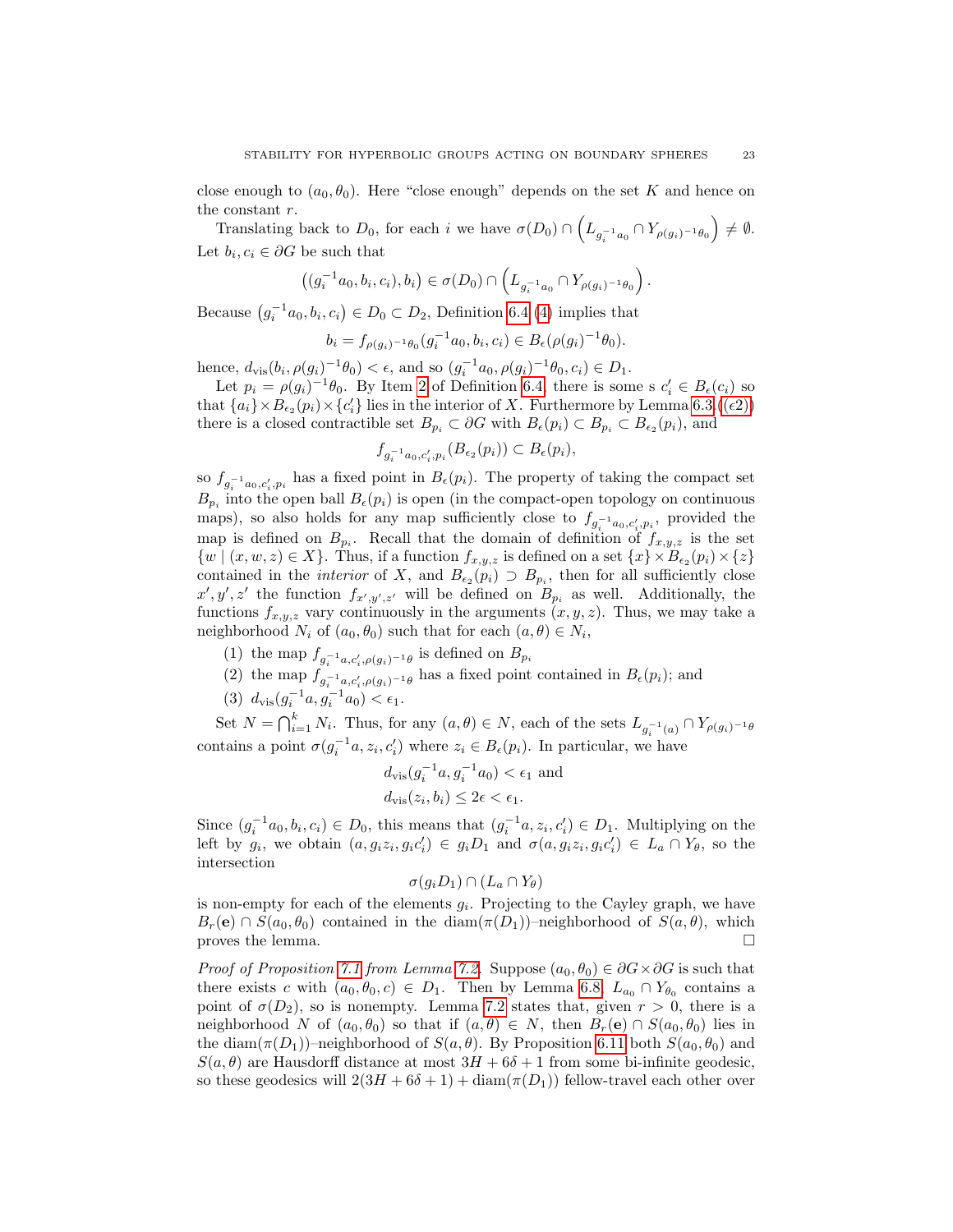a compact set, which can be taken as large as we wish by taking  $r$  large. This gives  $\Box$ continuity.

We now establish continuity of a similar positive endpoint map defined everywhere on X. Since f is a homeomorphism and the sets  $X \times {\theta}$  partition  $X \times \partial G$ , so do their images  $Y_{\theta}$ . Likewise, the sets  $L_a$  give a partition of  $\sigma(X) \subset X \times \partial G$ , so for each  $x \in X$ , there exists a unique  $a(x)$  and  $\theta(x)$  such that  $\sigma(x) \in L_{a(x)} \cap Y_{\theta(x)}$ . Note if  $x = (a, b, c)$  then  $a(x) = a$ . We have a sequence of maps:

<span id="page-23-0"></span>(13) 
$$
x = (a, b, c) \mapsto ((a, b, c), b) \mapsto (a, \theta(x)) \mapsto e^+(a, \theta(x)).
$$

<span id="page-23-1"></span>**Proposition 7.3** (Continuity on X). Let  $\mathcal{E}^+(x) = e^+(a(x), \theta(x))$  be the map given by the composition in [\(13\)](#page-23-0). Then  $\mathcal{E}^+$  is continuous on all of X.

Proof. Equivariance of each map in the composition implies that we have the equivariance property

$$
\mathcal{E}^+(gx) = \mathcal{E}^+(ga(x), \rho(g)\theta(x)).
$$

It therefore suffices to check continuity of the composition above on the set  $D_0 \cap X$ containing a fundamental domain for the action of G on X.

By definition, the section  $\sigma$  is continuous. For the second map in [\(13\)](#page-23-0), note that  $\theta(x)$  is simply projection onto the second coordinate of  $f^{-1}(\sigma(x)) \in X \times \partial G$ . Since  $f^{-1}$  is a homeomorphism of  $X \times \partial G$ , its projection  $\theta(x)$  is continuous. Finally, Proposition [7.1](#page-21-0) says that  $(a, \theta(a, b, c)) \mapsto e^+(a, \theta)$  is continuous for  $(a, b, c) \in D_1$ .  $\Box$ 

Going forward we will abuse notation and often think of  $\mathcal{E}^+$  as a map defined on  $\sigma(X)$ , via the identification of X with  $\sigma(X)$ .

7.2. Proof of Theorem [1.1.](#page-0-0) Using the work above, we may now conclude the proof of our main theorem. First recall the statement.

**Theorem 1.1.** Let G be a hyperbolic group with sphere boundary. Then the action of G on ∂G is topologically stable. More precisely, given any neighborhood V of id in the space of continuous self-maps of  $S<sup>n</sup>$ , there exists a neighborhood U of the standard boundary action in  $\text{Hom}(G, \text{Homeo}(S^n))$  such that any representation in U has  $\rho_0$  as a factor, with semi-conjugacy contained in V.

Our neighborhood  $U = U(V)$  was determined by our desired lower bound  $C_V$  on Gromov products when we set our conventions in Section [6.1.](#page-15-7) In this section, we show that  $e^+(a, \theta)$  is (locally) a function only of  $\theta$ , hence can be thought of a map from  $\partial G$  to  $\partial G$ . We will then show that this map has the properties of the desired semi-conjugacy between  $\rho_0$  and  $\rho$ .

<span id="page-23-2"></span>**Lemma 7.4** ( $e^+$  is locally a function of  $\theta$ ). Let  $\theta \in \partial G$  and let  $\{a_t | t \in [0,1]\}$  be a path in ∂G so that  $e^+(a_t, \theta)$  is defined and continuous at all points. Then  $e^+(a_t, \theta)$ is constant.

*Proof.* We argue by contradiction. Suppose we have such a path where  $e^+$  is nonconstant. Truncating and reparameterizing, we may suppose that

- (1)  $e^+(a_t, \theta)$  is not locally constant at  $t = 0$ ,
- (2) for all  $t \in [0,1], a_t \neq e^+(a_0, \theta)$ , and
- (3)  $e^+(a_1, \theta) \neq e^+(a_0, \theta)$ .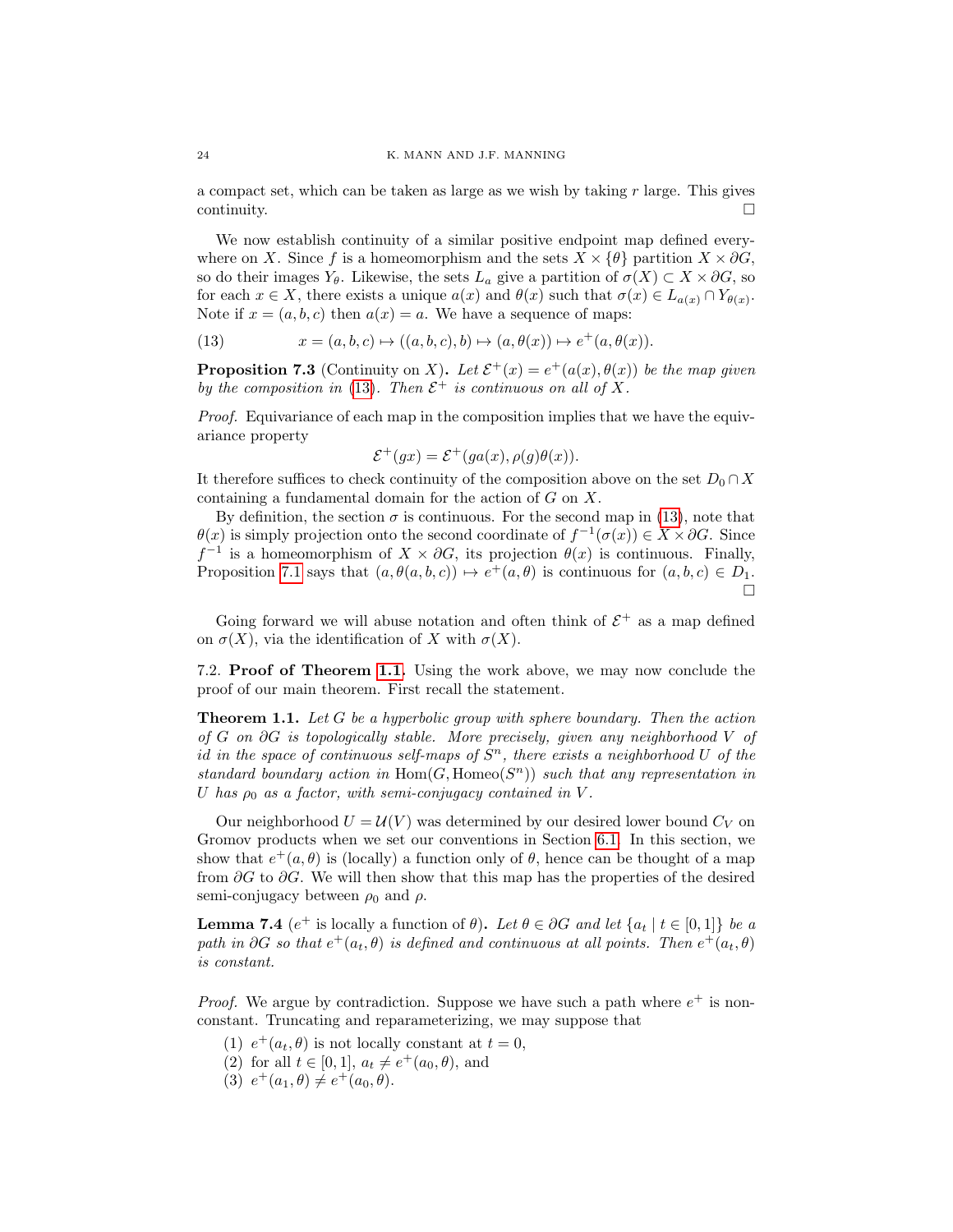

<span id="page-24-0"></span>FIGURE 3. Paths of endpoints (in red) on  $\partial G = \partial \Gamma$  and associated near-geodesic sets in  $\Gamma$  (blue) with endpoints in the  $\epsilon$ -balls about  $p$  and  $q$ .

The second item can be ensured by taking any sufficiently short path that is nonconstant at 0, since  $e^+(a, \theta) \neq a$  holds for all  $a, \theta$ .

Since G acts on  $\partial G$  as a uniform convergence action (see Proposition [2.2\)](#page-3-3), the point  $e^+(a_0, \theta)$  is a conical limit point so there exists a sequence  $\{g_i\} \subset G$  and points  $p \neq q \in \partial G$  such that  $g_i e^+(a_0, \theta) \to p$  and  $g_i z \to q$  for all  $z \in \partial G - \{e^+(a_0, \theta)\}.$ Modifying the sequence  ${g_i}$  if needed by postcomposing with some fixed  $g \in G$ , we may also assume there exists c with  $(p, q, c) \in D_0$ . In particular this implies that  $B_{\epsilon}(p) \cap B_{\epsilon}(q) = \emptyset$ . Since  $\partial G$  is compact we may assume by passing to a subsequence that  $\rho(g_i)\theta$  converges to some point  $\theta_\infty \in \partial G$ .

For *i* large enough,  $g_i \cdot e^+(a_1, \theta) \in B_{\epsilon/2}(q)$  and  $g_i \cdot e^+(a_0, \theta) \in B_{\epsilon/2}(p)$ . Thus, for each sufficiently large *i*, there exists  $t_i$  such that  $p_i := g_i \cdot e^+(a_{t_i}, \theta)$  is visual distance exactly  $\epsilon$  from p. Since the arc  $a_t$  does not meet  $e^+(a_0, \theta)$  we have  $g_i a_t \in B_{\epsilon}(q)$  for all  $t$  and sufficiently large  $i$ . See Figure [3](#page-24-0) for a schematic illustration. Consider the sets  $g_i S(a_{t_i}, \theta) = S(g_i(a_{t_i}), \rho(g_i)(\theta))$ . Recall by Equation [\(12\)](#page-21-2) we have

$$
e^+(g_ia_t, \rho(g_i)\theta) = g_i \cdot e^+(a_t, \theta).
$$

This implies that the geodesics shadowed by the sets  $S(g_i(a_{t_i}), \rho(g_i)(\theta))$  all pass through some compact subset of the Cayley graph Γ, and so the sets themselves all meet some compact  $K \subset X$ .

For each *i*, fix a point  $y_i \in L_{g_i a_{t_i}} \cap Y_{\rho(g_i)(\theta)} \cap K$ . After passing to a further subsequence, the points  $y_i$  converge to some  $y_\infty \in K$ . Now  $g_i a_{t_i} \to q$  and  $\rho(g_i)(\theta) \to$  $\theta_{\infty}$ , so  $y_{\infty} \in L_q \cap Y_{\theta_{\infty}} \cap K$ . Using the notation from Proposition [7.3,](#page-23-1) continuity of positive endpoints implies that  $\mathcal{E}^+(y_\infty) = \lim_{n \to \infty} \mathcal{E}^+(y_i)$  which is by construction some point at distance  $\epsilon$  from p.

Now consider instead the constant sequence  $t = 0$  instead of  $t_i$ . By the same reasoning, for *i* sufficiently large,  $L_{g_i a_0} \cap Y_{\rho(g_i)(\theta)}$  will contain a point  $z_i$  in K. After passing to a subsequence, these converge to a point  $z_{\infty} \in L_q \cap Y_{\theta_{\infty}} \cap K$ . By continuity of  $\mathcal{E}^+$  we have  $\mathcal{E}^+(z_\infty) = \lim_{n \to \infty} \mathcal{E}^+(z_i) = p$ . Thus, we have found two points,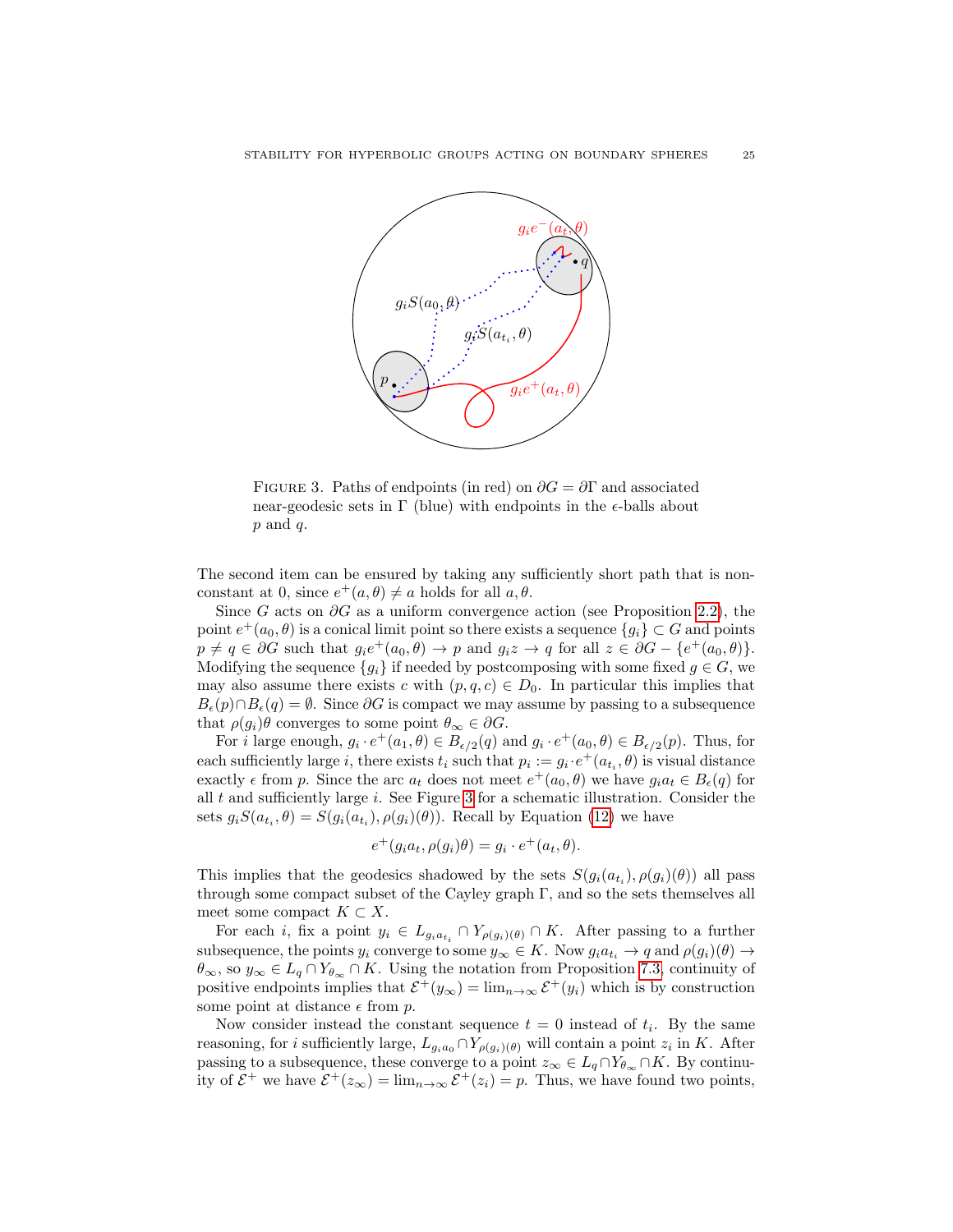$y_{\infty}$  and  $z_{\infty}$ , both in  $Y_{\theta_{\infty}} \cap L_q$  with different positive endpoints  $\mathcal{E}^+(z_{\infty}) \neq \mathcal{E}^+(y_{\infty})$ . This directly contradicts Proposition [6.11,](#page-19-0) and this contradiction concludes the  $\Box$ 

Recall that item [\(6\)](#page-15-8) from Lemma [6.2](#page-15-5) says that, if  $(a, \theta, c)$  and  $(a', \theta, c')$  lie in  $D_1$ , then there exists a path  $a_t$  with  $a_0 = a$  and  $a_1 = a'$  and a point c'' such that  $(a_t, \theta, c'') \in D_1$  for all t. Proposition [7.1](#page-21-0) says that the map  $e^+(a_t, \theta)$  is therefore continuous at each point, and thus by Lemma [7.4](#page-23-2) we conclude it is constant. In summary, we have the following.

<span id="page-25-8"></span>Corollary 7.5. If  $(a, \theta, c)$  and  $(a', \theta, c')$  lie in  $D_1$ , then  $e^+(a, \theta) = e^+(a', \theta)$ .

**Definition 7.6.** Define  $h: S^{n-1} \to S^{n-1}$  by  $h(\theta) = e^+(a, \theta)$  where a is any point such that there exists c with  $(a, \theta, c) \in D_0$ .

Note that h is defined everywhere, and is continuous by the continuity of  $e^+(a, \theta)$ given by Proposition [7.1.](#page-21-0) It remains to check that  $h$  satisfies the other properties of the semi-conjugacy required to prove Theorem [1.1.](#page-0-0) The second point in Propo-sition [6.11](#page-19-0) states that  $(h(\theta) | \theta)_{e} \geq R - (4H + 11\delta)$ . Our choice of R in Lemma [6.2](#page-15-5) (\*\*) implies that  $(h(θ) | θ)$ <sub>e</sub>  $\geq C_V$ , satisfying equation ([†](#page-15-1)) as desired, and showing that  $h$  lies in our chosen neighborhood  $V$ . This neighborhood contains only degree one maps, so  $h$  is surjective.

We now check equivariance. Let g be an element of the generating set  $S \cup S^{-1}$ used in the definition of  $\Gamma$  and let  $\theta$  be given. Choose a so that  $(a, \theta, c) \in D_0$ . We have

$$
\rho_0(g)h(\theta) = ge^+(a,\theta) = e^+(ga,\rho(g)\theta)
$$

By definition of  $D_{\frac{1}{2}}$ , and our conditions on  $\rho$ , we have  $(ga, g\theta, gc) \in D_{\frac{1}{2}}$ . By definition of  $D_1$ , and item [\(3\)](#page-16-6) of Definition [6.4](#page-16-0) which defines the neighborhood  $\mathcal{U}(V)$ , we then have  $(ga, \rho(g)\theta, gc) \in D_1$ . Thus, by Corollary [7.5,](#page-25-8)  $e^+(ga, \rho(g)\theta, gc)$  =  $e^+(a', \rho(g)\theta, c')$  for any choice of a' and c' such that  $(a', \rho(g)\theta, c') \in D_0$ , thus giving

(14) 
$$
\rho_0(g)h(\theta) = h(\rho(g)\theta)
$$

for all  $\theta \in \partial G$ . Since [\(14\)](#page-25-9) holds for generators of G, it holds, inductively, for all elements  $g \in G$ . This shows that h is a semiconjugacy in the specified neighborhood of the identity map of  $S<sup>n</sup>$ , completing the proof of the theorem.

#### <span id="page-25-9"></span>**REFERENCES**

- <span id="page-25-7"></span>[AMN11] H. Abels, A. Manoussos, and G. Noskov. Proper actions and proper invariant metrics. J. Lond. Math. Soc. (2), 83(3):619–636, 2011.
- <span id="page-25-4"></span>[BH99] M. R. Bridson and A. Haefliger. Metric Spaces of Non–Positive Curvature, volume 319 of Grundlehren der mathematischen Wissenschaften. Springer–Verlag, Berlin, 1999.
- <span id="page-25-3"></span>[BLW10] A. Bartels, W. Lück, and S. Weinberger. On hyperbolic groups with spheres as boundary. J. Differential Geom., 86(1):1–16, 2010.
- <span id="page-25-0"></span>[BM19] J. Bowden and K. Mann.  $C^0$  stability of boundary actions and inequivalent Anosov flows. Preprint, [arXiv:1909.02324,](http://arXiv.org/abs/1909.02324) 2019. [math.DS].
- <span id="page-25-5"></span>[Bow98] B. H. Bowditch. A topological characterisation of hyperbolic groups. J. Amer. Math. Soc., 11(3):643-667, 1998.
- <span id="page-25-2"></span>[CJ94] A. Casson and D. Jungreis. Convergence groups and Seifert fibered 3-manifolds. Invent. Math., 118(3):441–456, 1994.
- <span id="page-25-6"></span>[EK71] R. D. Edwards and R. C. Kirby. Deformations of spaces of imbeddings. Ann. of Math. (2), 93:63–88, 1971.
- <span id="page-25-1"></span>[Gab92] D. Gabai. Convergence groups are Fuchsian groups. Ann. of Math. (2), 136(3):447– 510, 1992.